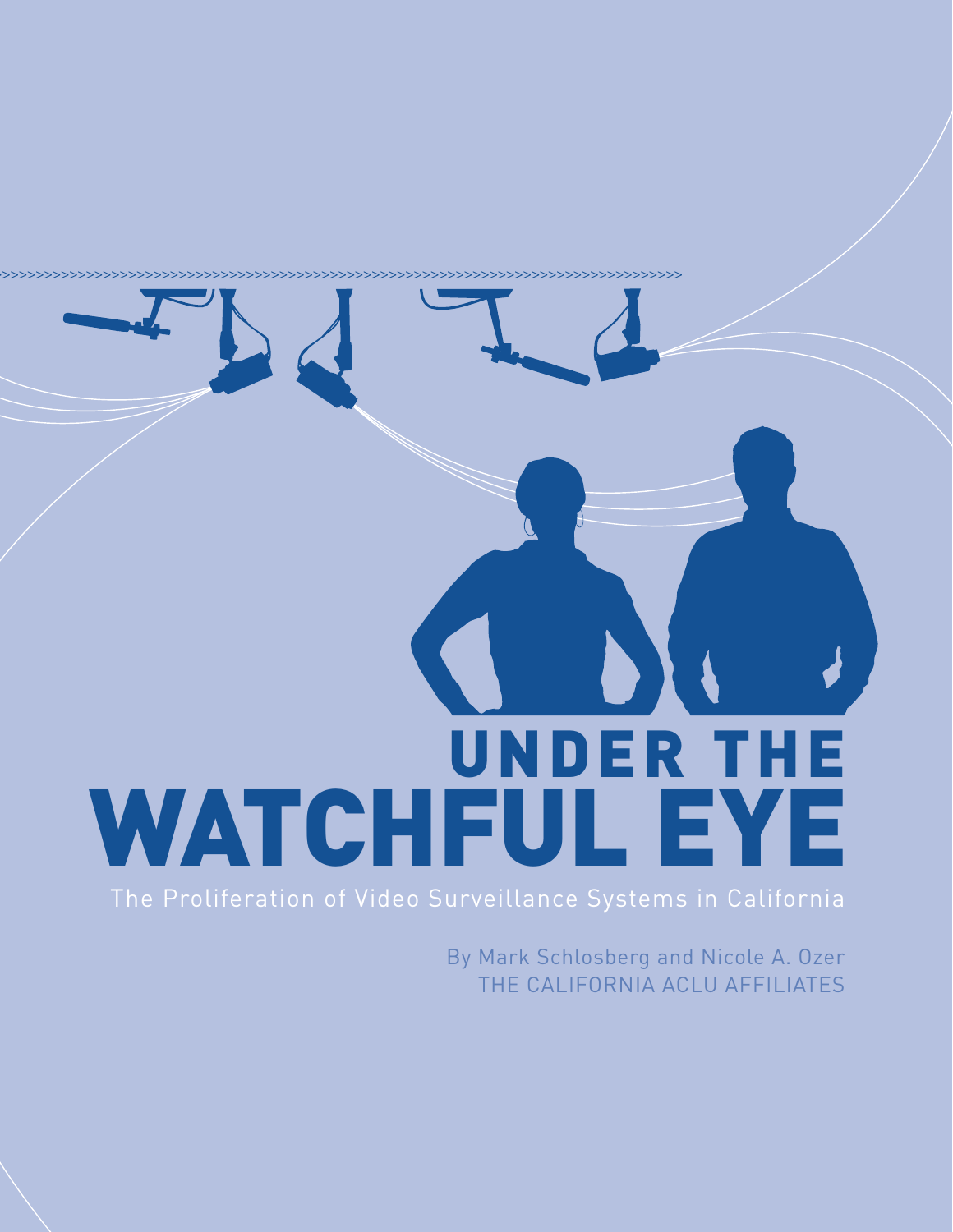

Authors: Mark Schlosberg, Police Practices Policy Director, and Nicole A. Ozer, Technology and Civil Liberties Policy Director with the American Civil Liberties Union of Northern California.

CONTRIBUTING WRITERS: Peter Bibring, Staff Attorney ACLU of Southern California, and Lauren Woon, Program Assistant ACLU of Northern California.

Research Assistants: Joyce Bradberg, Lara Hoffman, William Reagon, Fatima Silva, Jennifer Turner, and Alison Watkins assisted with this project.

EDITORS: Cathy de Heer and Rene Ciriacruz

DESIGN: Chen Design Associates LAYOUT: Gigi Pandian PRINTING: Inkworks Press  $\circledast$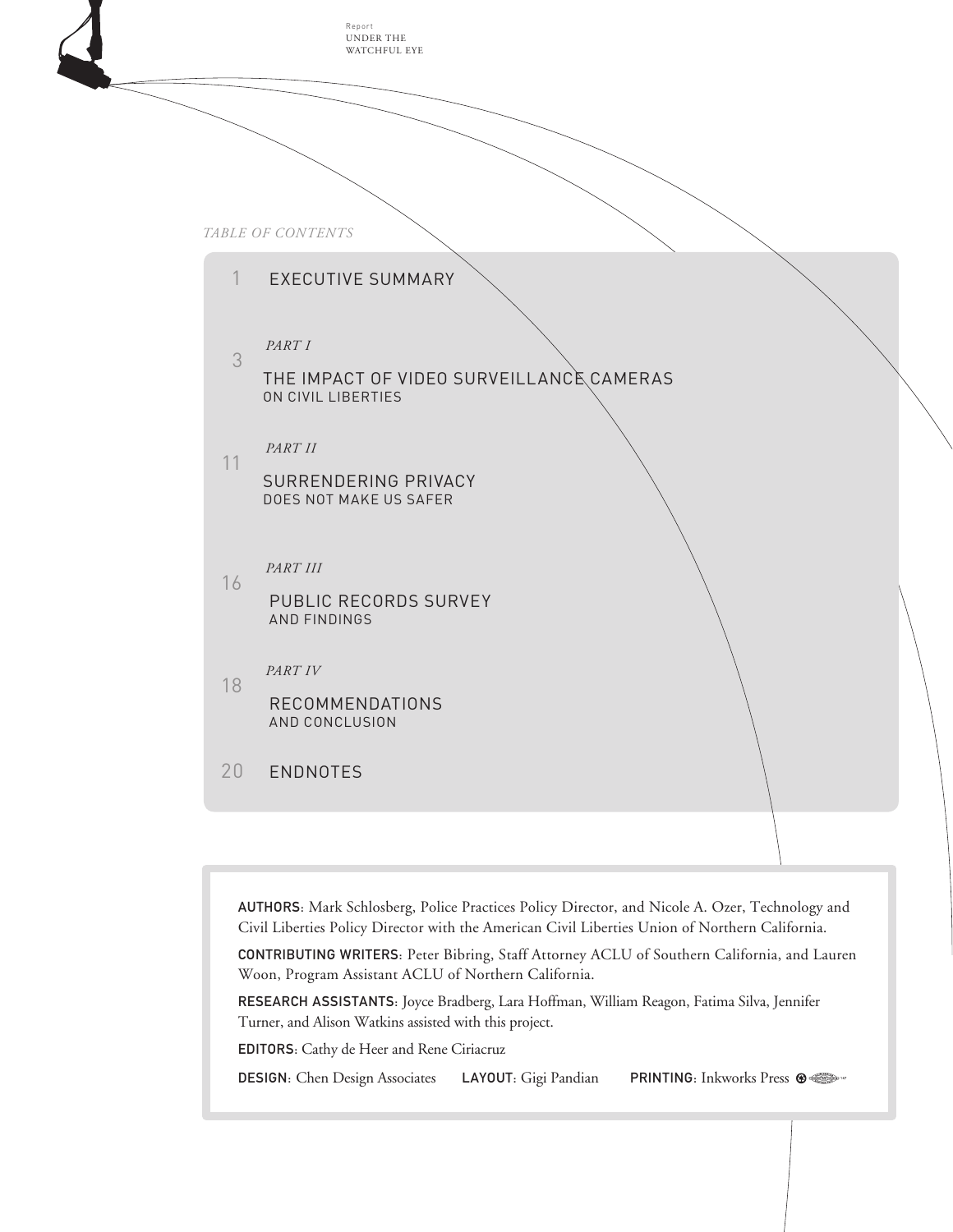# executive summary

Across the country extensive media coverage, litigation, and congressional debate have targeted domestic surveillance programs operated by the Department of Defense, the FBI, and the National Security Agency (NSA). Until recently, however, very little attention and public debate had been directed at the dramatic expansion in government video surveillance of public space at the local level.

This report explains in detail the joint assessment of the three California ACLU affiliates of government-funded video surveillance cameras and the current state of video surveillance in California: Part I looks at the threat posed by public video surveillance to privacy and other civil liberties. Part II examines law enforcement justifications for video surveillance programs and an evaluation of these programs' effectiveness. Part III reviews the findings from our public records survey. Part IV offers policy recommendations.

#### Threat to Civil Liberties from Combined **TECHNOLOGIES**

Government-run video surveillance can radically alter the relationship between law enforcement and the public. By itself, pervasive video surveillance threatens privacy rights. But even more disturbing, the threat multiplies when government combines cameras with emerging technologies such as automated identification software, face and eye scans, radio frequency identification (RFID) tags, and databases accessible to law enforcement. In that context, video surveillance provides a critical pillar of a surveillance infrastructure. It creates the potential for the government to monitor people in public space, in a way envisioned only in futuristic novels.

#### Government Funding for Surveillance **CAMERAS**

Video surveillance cameras are a familiar sight at automated banking machines and other private businesses, but government-funded camera systems in public spaces are a recent development. Some jurisdictions experimented with surveillance systems in the 1990s, but several cities eventually rejected the systems because of their cost, ineffectiveness, and impact on civil liberties.<sup>1</sup>

However, the events of September 11, 2001, radically changed perspectives toward privacy and security and there is now a homeland security bureaucracy that is flush with money and eager to support the efforts of local governments to adopt new surveillance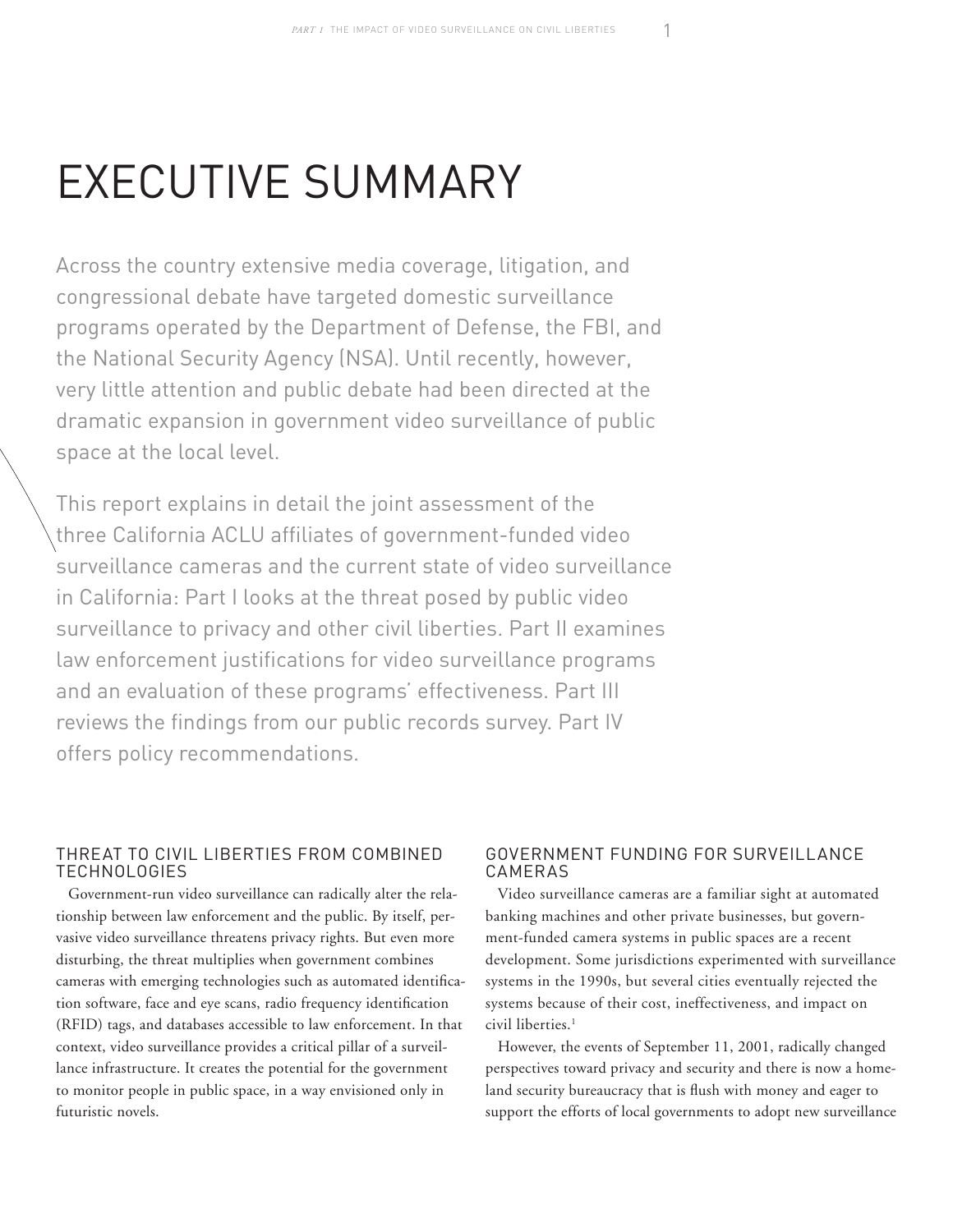Report

technology. The Department of Homeland Security has offered hundreds of millions of dollars in grants to local governments for video surveillance cameras and systems.<sup>2</sup>

While the federal government has been handing out money for new surveillance systems, cities and counties throughout California are grappling with the very real problem of violent crime in their communities. Residents facing rising homicide rates have demanded solutions from police departments and elected officials.<sup>3</sup> Security companies have engaged in active marketing to capitalize on general concerns about safety and on the resources available since September 11. Seeing new opportunities to address the public's fears—and using Department of Homeland Security funding in some cases—the local government has responded, in part, by installing surveillance camera systems.

#### Cameras Not Proven Effective; No Safeguards against Abuse

Residents in high-crime areas, their political leaders, and police officials often see surveillance systems as an obvious solution to crime. Often, however, little consideration is given to the significant evidence demonstrating that camera surveillance is ineffective, especially when compared with other alternatives. Even less consideration is given to the expanded surveillance infrastructure's long-term impact on privacy and on the relationship between the government and the people. Cities throughout California have approved and implemented camera systems without guidelines to guard against abuse and, in most circumstances, with little or no public debate.

#### ACLU Public Records Survey on Video Surveillance

As the media began reporting on the proliferation of surveillance systems, the ACLU began investigating the extent of video surveillance in California. We conducted a public records survey of 131 jurisdictions throughout the state. Among the key findings:

- 37 cities have some type of video surveillance program
- 18 cities have significant video surveillance programs of public streets and plazas; an additional 10 jurisdictions are actively considering such expansive programs
- $\blacksquare$  18 cities have systems in which police actively monitor the cameras
- Only 11 police departments have policies that even purport to regulate the use of video surveillance cameras
- n No jurisdiction has conducted a comprehensive evaluation of the cameras' effectiveness

As cities throughout California move quickly to approve and install video surveillance, we strongly urge local governments to pause and consider the impact of these systems. Surveillance cameras will not improve public safety, and limited funds can be better spent on programs that are both proven effective and less invasive, such as improved lighting, foot patrols, and real community policing.

As former Oakland Mayor (now California Attorney General) Jerry Brown said in 1999 when the City of Oakland rejected proposed video surveillance cameras: "Reducing crime is something the community and police must work on together. Installing a few or a few dozen surveillance cameras will not make us safe. It should also not be forgotten that the intrusive powers of the state are growing with each passing decade."4



*Help from DHS: The Department of Homeland Security gave Fresno a large grant for surveillance cameras.*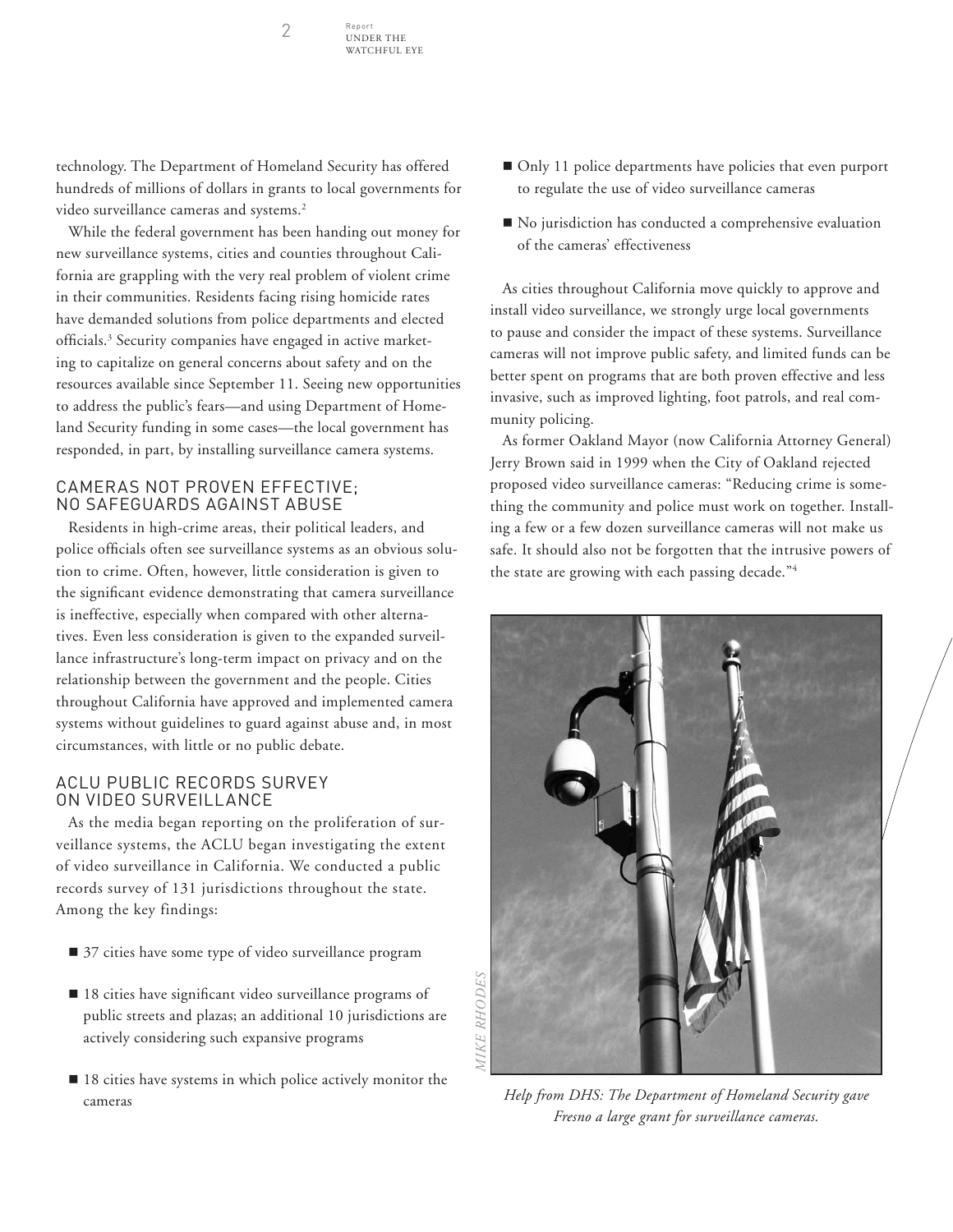## *Part I* The Impact of Video SURVEILLANCE CAMERAS on Civil Liberties

" Reducing crime is something the community and police must work on together. Installing a few or a few dozen surveillance cameras will not make us safe. It should also not be forgotten that the intrusive powers of the state are growing with each passing decade."

 — Oakland Mayor Jerry Brown, 1999

George Orwell's novel, *Nineteen Eighty-Four,* painted a picture of a world without privacy, in which government authorities, using a wide array of technologies, continuously monitored human activity. The loss of privacy shaped society, enabling government to control all aspects of people's lives.

Orwell wrote at a different time and in a different political context, when the fear of communism and totalitarianism was real and widespread. However, there are strong parallels between the society he described and the conditions increasingly made possible by the U.S. government's growing surveillance capabilities. Instead of communism, the public now fears terrorism and gun violence, and although government surveillance is not yet pervasive in the United States, reality is not very far from fiction.

In recent years, the government has dramatically expanded its surveillance capabilities through the proliferation of government-funded camera systems in public spaces. On its own terms, pervasive video surveillance threatens privacy and other constitutional rights. The threat multiplies when surveillance  $\phi$ ameras are combined with other emerging technologies such as automated identification software, face and eye scans, and radio frequency identification (RFID) tags. In that context, video surveillance provides a critical pillar of a surveillance infrastructure and creates the potential for the government to monitor people in public space in a way previously envisioned only  $\ln$  futuristic novels. It is particularly troubling that while the technology has improved along with the government's ability to infringe on constitutional rights, the legal landscape has not kept pace.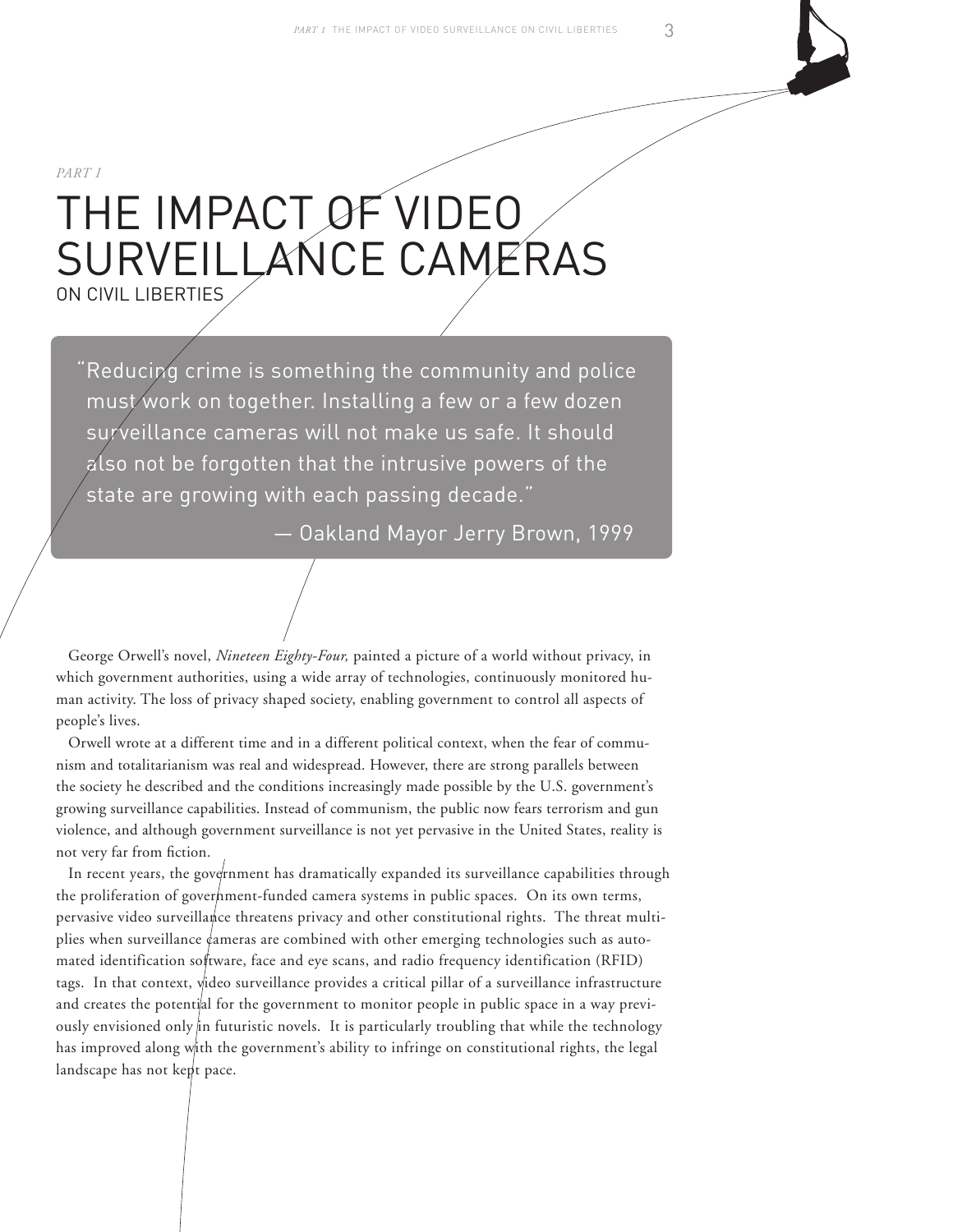Report

#### Video Surveillance Cameras

Video surveillance has doubled in the last five years: It is now a \$9.2-billion industry, and J. P. Freeman, a security industry consultant, estimates that it will grow to \$21 billion by 2010. He predicts that "pretty soon, cameras will be like smoke detectors: They'll be everywhere."5

Cities across the country are jumping on the surveillance bandwagon. In Chicago, Mayor Richard M. Daley has announced that he wants the city to have a camera on almost every corner by 2016. Not all of these cameras are government-funded and controlled—large numbers are privately owned surveillance cameras. Even the private cameras, however, contribute to the overall expansion of government surveillance because the government can ask businesses for access to video footage.<sup>6</sup>

Government surveillance camera programs pose several grave threats to civil liberties. First, these programs have a significant impact on privacy. Twenty-four-hour video monitoring of public spaces gives the government a vast quantity of information  $\phi$ n private citizens that would otherwise be unavailable, allowing it to monitor people engaging in wholly innocent and constitutionally protected behavior.

Moreover, the technological sophistication of new  $\phi$ amera systems adds an entirely new dimension to surveillance. These cameras do not produce the grainy footage of yesteryear. Many of these state-of-the-art systems—perched atop utility poles with 360-degree views, rolling 24 hours a day—generate DVD-quality video footage, and some have the capability to record sound.<sup>7</sup> They can zoom in close enough to show the title of the book someone is carrying, the name of the doctor's office someone is entering, or the face of the person someone is talking to or kissing goodbye.<sup>8</sup> Everything a camera sees or hears can be stored in perpetuity on its hard drive or in a central database.

#### OTHER SURVEILLANCE TECHNOLOGIES: AUTOMATED IDENTIFICATION SOFTWARE, FACE and Eye Scans, and Computer-Readable Tags

The threat to civil liberties multiplies when cameras are used in combination with other surveillance technologies. Recently developed software can monitor camera feeds—automatically classifying objects, tracking recorded movement, and classifying certain behavior as "suspicious activity."9

Such software was recently installed  $\mathrm{i}$  the San Francisco International Airport as part of a \$30-million pilot program funded by the federal government.<sup>10</sup>/In response to privacy concerns, the owner of the software company dismissed worries, saying: "With the world of intelligent video we will only be recording suspicious behavior  $\dots$  We won't be recording you walking down the street."<sup>11</sup> Technology used in one context, however, can quickly expand to other uses. Industry consultants already hope to sell surveillance software for both government and commercial uses.<sup>12</sup>

It is not far-fetched to think that face recognition technology will soon be used to connect camera footage with other images



*Pittsburg (left) and San Francisco (right) have recently initiated camera programs and have plans for more.*



KENNEDY AND EMMY RHINE *Kennedy and Emmy RhineKate*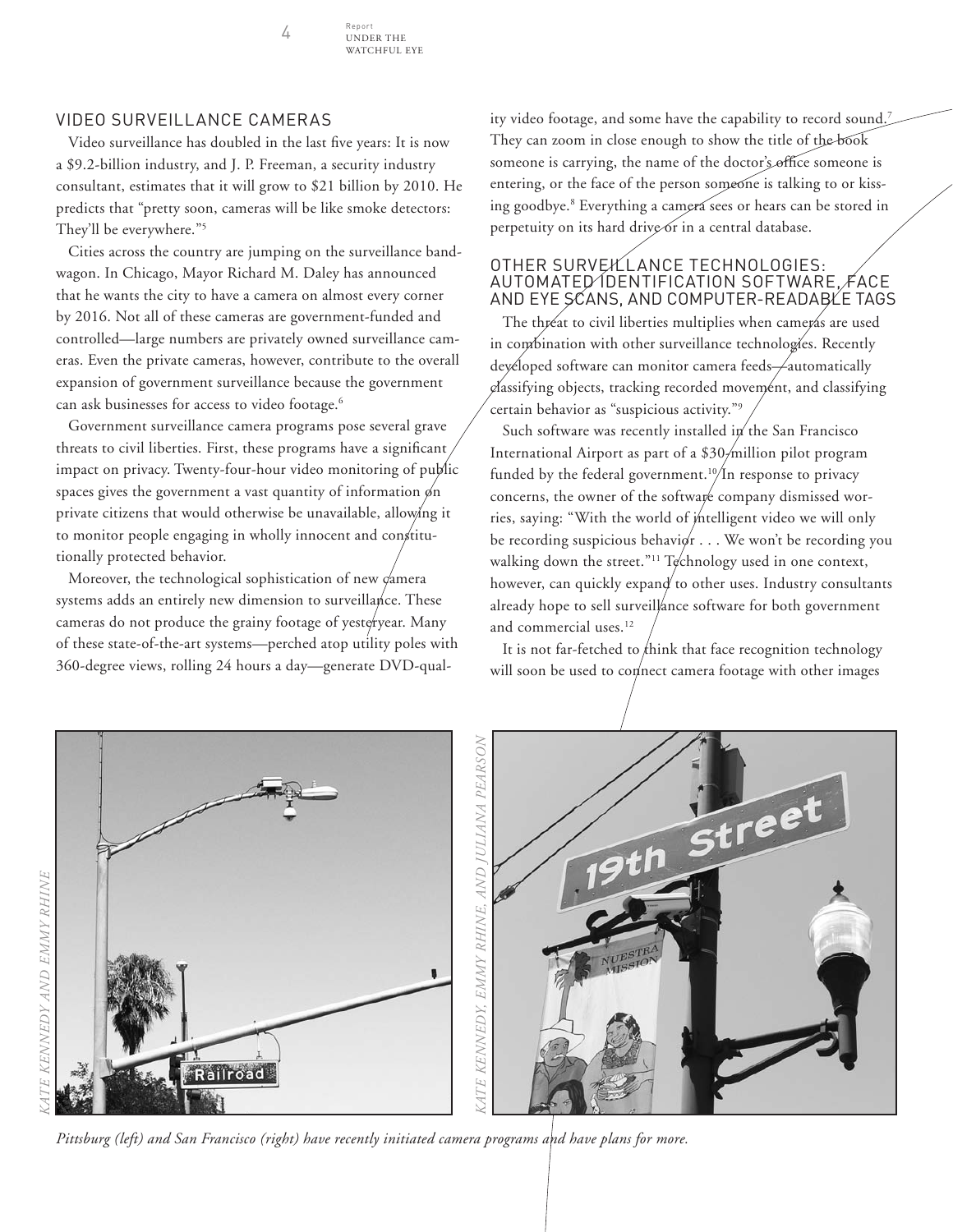#### Historical Ideas About Surveillance & Their Modern-Day Applications

The concept of using surveillance to deter crime and achieve a level of social control is not new. Sociologist Jeremy Bentham developed the theory in the late 18th century and it is best represented by his concept of a "Panopticon," a model prison where prisoners could be observed, but they could not see who was watching and tell when they were being watched. "The psychological objective of such a system was that the subjects of surveillance would believe that their only logical option was to conform. Thus each individual would become their own overseer."13

Two centuries later, this concept of surveillance was extended beyond the walls of the prison and out into society. Michel Foucault in 1977 argued that the mechanism and principles used to control prisoners in Bentham's Panopticon could be similarly applied to citizens throughout society.<sup>14</sup> Orwell also elaborated on that idea in chilling detail: "Every citizen, or at least every citizen important enough to be worth watching, could be kept for twenty-four hours a day under the eyes of the police."15

When *Nineteen Eighty-Four* was published in 1949, Orwell's tale seemed far-fetched. Futuristic films from recent years such as "Minority Report" and "Gattaca" still appear fanciful, but the concepts and theories these stories illustrate have started to be put into practice. Within the last decade, the installation of surveillance cameras on public streets and in public parks has extended the eye of government into the public's daily life. What is more, video surveillance is being combined with other technologies, such as face recognition, to expand government monitoring of the public even further.

and information about people. In fact, the Los Angeles Police Department was field-testing face recognition software in November 2006.<sup>16</sup> By combining video footage with face recognition software, the government could quickly identify individuals walking down a street, participating in a political rally, or entering a doctor's office.

Technology also exists for identifying a person by using a scan of the retina, and a patent has been filed for a device that can scan the iris of someone's eye from a distance.17 Like a fingerprint an iris is unique, so the image can be used to identify an individual. Combining iris scanners with surveillance cameras would give the government another way to identify people in public without their knowledge or consent.

Another surveillance technology called radio frequency identification (RFID) could also be coupled with video surveillance cameras, enabling the government not only to record images, but also to capture detailed information on anyone who came within the cameras' range.<sup>18</sup> RFID tags are tiny computer chips that can be embedded in identity cards and other items. Whatever personal information is encoded on the chip, such as a name, address, or digital photograph, can be read by a machine at a distance of many feet without alerting the holder of the identification document.<sup>19</sup> The State Department has already embedded RFID tags in all new U.S. passports and the Department of Homeland Security is considering its use in other travel documents and identification cards.20 With RFID tags embedded in identity cards and machines to read them integrated into public surveillance cameras, government would be able to collect and compile an immense amount of information about individuals and their private lives.<sup>21</sup>

#### The Real ID Act as Enabler of Surveillance Technologies

Automated identification technology, such as facial recognition and iris scans, are not currently used by many local jurisdictions because they are expensive, technologically limited in their efficiency, and the government currently does not have digital photographs and biometric information on file for most people. However, unless pressure from the states and civil liberties groups succeeds in stopping implementation of the federal Real ID Act, the federal government will establish such files—a nationwide database of information on every U.S. citizen—in the next few years.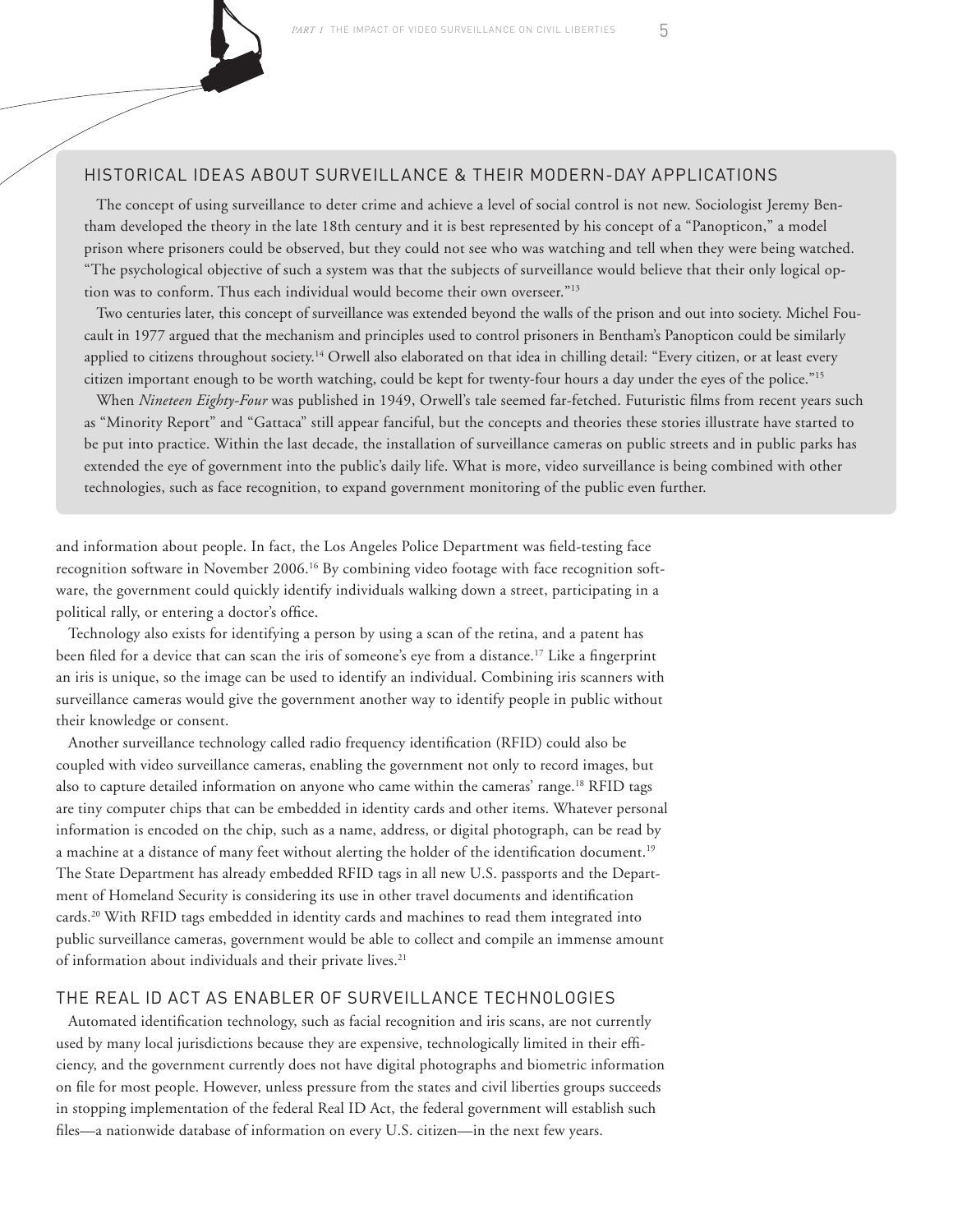Report Under the WATCHELLL EVE

As technology has improved, so has its ability to infringe on constitutional rights. It is the legal landscape that has not kept pace.

Rushed through Congress in the spring of 2005 as a little-known attachment to an Iraq and tsunami appropriations bill, the Real ID Act requires the creation of a de facto national identity card and national database of personal information. Under the Act, a state driver's license is not acceptable for boarding a plane, opening a bank account, or entering a federal facility unless it complies with Department of Homeland Security standards for uniformity: every license must carry the driver's photograph and all the personal information on it in a digital format that can be read by any state or federal computer across the country. All this data will then be accessible, through a shared database, to law enforcement agencies in all 50 states and to the federal government.<sup>22</sup> A biometric identifier, such as a scan of the iris or retina, could also be required on the new driver's license.<sup>23</sup>

This combination of video cameras and other surveillance technologies—face and iris scanning, national identity cards, and RFID tags—will enable the government to confirm the identity of any passerby and gain access to a wealth of personal information. In the future, this information could include not only the data in the RFID tag itself—name, address, photo, and any biometric scans—but also anything else that might be linked to a person in a national database. It might include, for example, your motor vehicle records, police records, employment history, DNA and drug testing records, and you and your family's travel and buying habits.<sup>24</sup>

#### Multiple Constitutional Protections Threatened

As technology has improved, so has its ability to infringe on constitutional rights. It is the legal landscape that has not kept pace. Video surveillance systems are proliferating despite the fact that they infringe on the freedom of speech and association guaranteed by the First Amendment and threaten the anonymity and privacy protected by the Fourth Amendment and state constitutions. Anonymity and privacy are both independent rights and also function to safeguard speech rights.

#### The Right to Freedom of Speech, Association, and Movement

People tend to have much less confidence in their overall freedom to act, speak, and associate with other people or groups when they know they are being watched. Think of an innocent activity such as dancing at a wedding or party: Many people would wait until others were already dancing and the lights were turned low, so that they would be less visible to onlookers. As one legal scholar noted, "No matter how innocent one's intentions and actions at any given moment . . . persons would think more carefully before they did things that would become part of the record.25 Once people know they are being "observed and recorded, their habits change; they change."26

Moreover, with a public video surveillance camera it is not just anyone watching—it is the government watching.

The right to express oneself not just through action, but also in the choice to stay still or "repose" has been continually affirmed by the U.S. Supreme Court. In *Chicago v. Morales*, the Court wrote that

freedom to loiter for innocent purposes is part of the "liberty" protected by the due process clause of the Fourteenth Amendment . . . Indeed, it is apparent that an individual's decision to remain in a public place of his choice is as much a part of his liberty as the freedom of movement inside frontiers that is "a part of our heritage," or the right to move "to whatsoever place one's own inclination may direct."27

Professor Jeffrey Rosen studied the British video surveillance system and found that cameras cause individuals to censor themselves, concerned that engaging in certain activities, or even lingering in public spaces could draw the attention of law enforcement. He concluded that "rather than thwarting serious crime, the cameras are being used to enforce social conformity in a way that Americans may prefer to avoid."28

6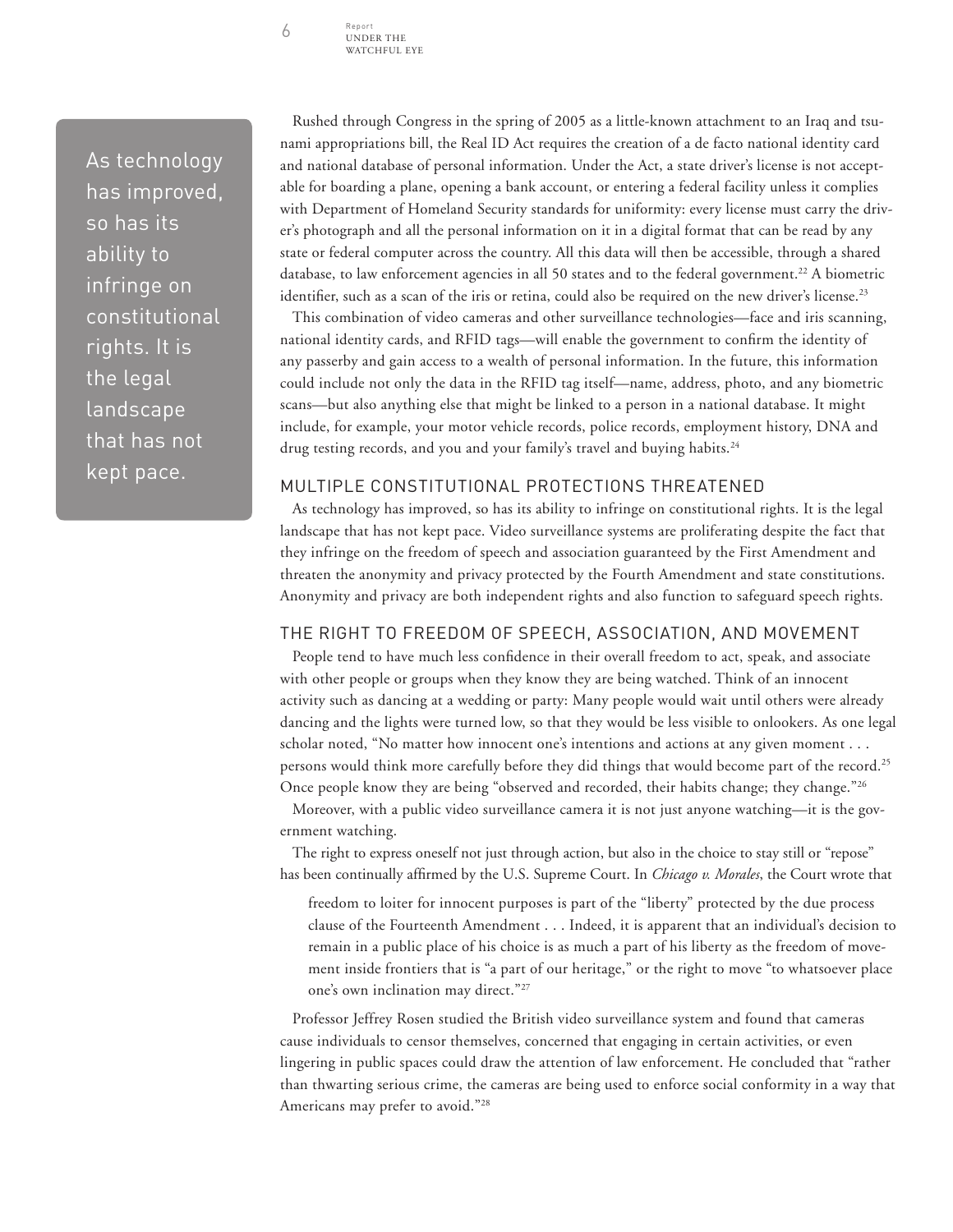There is little doubt that when people know a camera is aimed at them, they worry about who might be watching, what others are thinking, and how the pictures might be used—or misused. In a public context, video cameras deter people from engaging in activity that is both perfectly legal and constitutionally protected.<sup>29</sup>

#### Anonymity as a Safeguard for Freedom of Speech and Association

Video cameras in public places also chill speech and associational activity by preventing people from remaining anonymous. Installing cameras in public spaces is tantamount to requiring people to identify themselves whenever they walk, speak, or meet in public. If these surveillance systems were everywhere, it would be practically impossible to be in a public place without wondering whether the government was monitoring and recording who you were, where you were, and what you were doing. A government camera aimed at the entrance to a building where an organization held meetings could reveal association as readily as a membership list.<sup>30</sup>

Such a scenario would violate established First Amendment protections of speech and association. The U.S. Supreme Court has held that requiring people to identify themselves when expressing themselves in public is unconstitutional; likewise for requiring identification of a person's association with others or with organizations. Individuals have a right to protest, leaflet, and circulate petitions anonymously,31 and courts have also ruled that it is improper to force the disclosure of membership lists.<sup>32</sup>

Furthermore, courts have ruled that surveillance that targets individuals, intimidates them, or discourages attendance at an organizational activity or membership in an organization is an improper infringement on free speech and the right of association.33 As U.S. Supreme Court Justice John Paul Stevens commented in *McIntyre v. Ohio Elections Commission*, wherein the Court found it unconstitutional to prohibit the distribution of anonymous campaign literature, "(t)he decision in favor of anonymity (is) motivated by fear of economic or official retaliation, by concern about social ostracism, or merely by a desire to preserve as much of one's privacy as possible . . . (it) is an aspect of freedom of speech protected by the First Amendment."34

#### The Right to Privacy

In addition to protecting the right to freedom of speech and association, privacy has an independent value in freeing people from government intrusion unless there is sufficient justification for it. The Fourth Amendment protection against unreasonable search and seizure guarantees this right to privacy, and so does the privacy amendment in the California Constitution. Recent court decisions, however, have not kept up with technology's potential for abetting government in violating these rights.

**Fourth Amendment.** The Fourth Amendment promises all Americans a zone of control around their bodies and possessions that the government cannot enter without reasonable cause. This zone of control extends far beyond the front door of a home; it may, under appropriate circum-

#### Police Access to Private Security Cameras

In the age of the Internet, cities do not even need to install their own cameras to engage in video surveillance. In Corona, Calif., the city's Web-Watch program gives police Internet access (through a user name and password) to live "feeds" from the video systems of participating businesses. Officers at the Corona Police Communication Center can view what the cameras are recording and can even pan, tilt, and zoom the cameras remotely.<sup>37</sup>

The system is intended for responding to alarms and calls for service and to reduce responses to false alarms. But nothing in either the Web-Watch contracts or city policies restricts the police to viewing security feeds only when an emergency call is made. Nothing prevents the city from monitoring video feeds for any purpose at all. In fact, the city does not even face liability for abuse, because participating businesses must explicitly agree to indemnify the city against liability for invasion of privacy or recording of unauthorized communications.<sup>38</sup>

Other California cities with public-private hybrid programs include Brentwood and Oakland, where redevelopment money has been used to fund a small number of cameras for local businesses.<sup>39</sup>

stances, even extend to places or things that a "person seeks to preserve as private, even in an area accessible to the public."35 A person is entitled to protection if a court finds he has a "reasonable expectation of privacy."36

Video surveillance cameras do not simply record information that is readily observable or available (see "Other Surveillance Technologies: Automated Identification Software, Face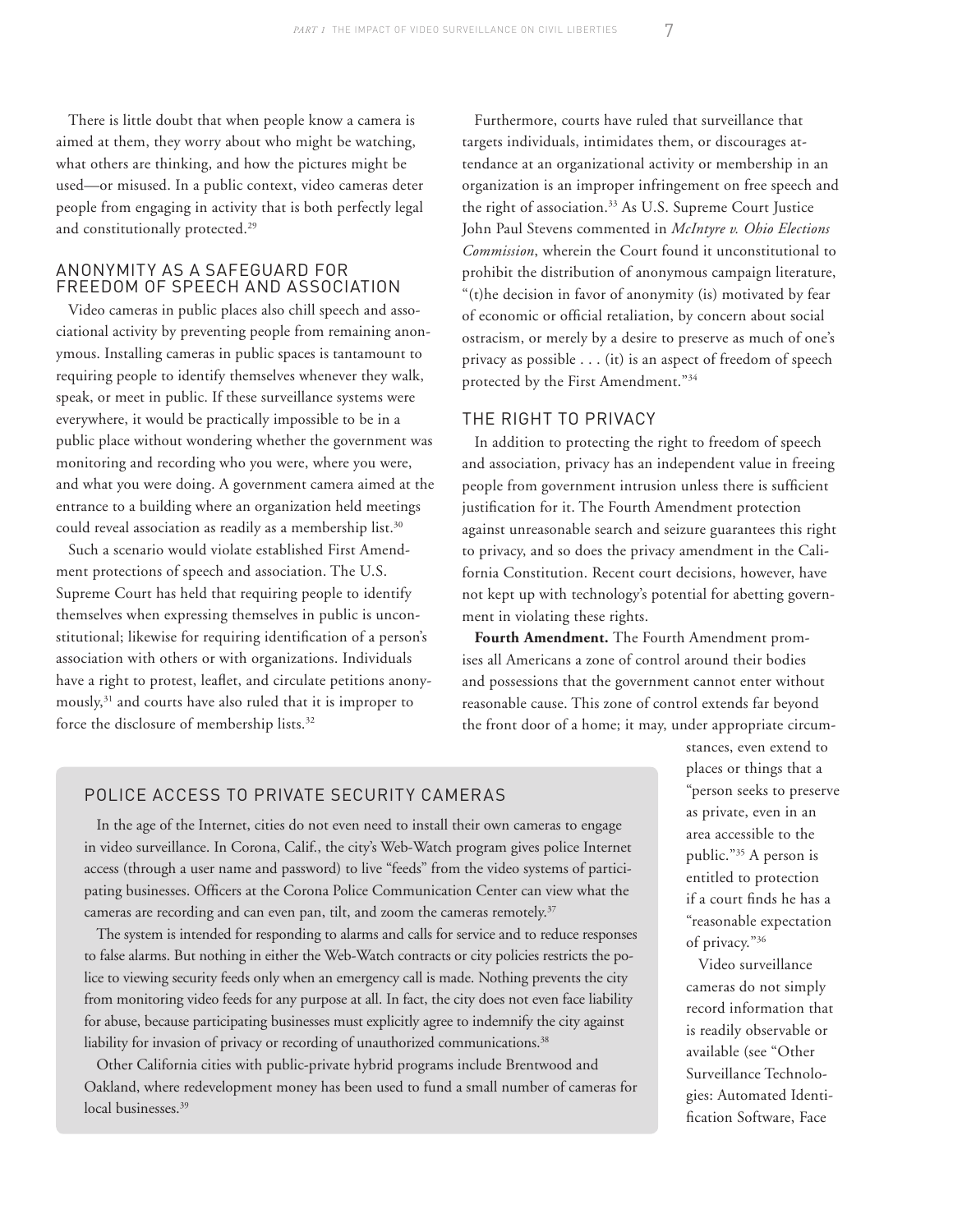Report

and Eye Scans, and Computer-Readable Tags," page 5), they also record additional information and retain it for uses never before possible. Regrettably, the courts' view of the privacy protections that apply in public places have not expanded to account for this change in the technological landscape, and Fourth Amendment court decisions do not reflect it. As technology advances, individuals must demand that privacy rights are not left behind, and courts must be persuaded to take a more nuanced view of what is meant by a "reasonable expectation of privacy."

**California Privacy Amendment.** Widespread use of video surveillance is also inconsistent with the explicit right to privacy in the California Constitution. Overwhelmingly approved by voters in 1972, the amendment was specifically designed to guard against "the proliferation of government snooping and data collecting that is threatening to destroy our traditional freedoms."40 In *White v. Davis* in 1975, the first California Supreme Court decision to interpret the privacy amendment, the Court noted that

... the moving force behind the new constitutional provision was a more focused privacy concern, relating to the accelerating encroachment on personal freedom and security caused by increased surveillance and data collection activity in contemporary society. The new provision's primary purpose is to afford individuals some measure of protection against this modern threat to personal privacy.<sup>41</sup>

Video surveillance cameras and other surveillance technologies present just the type of "modern threat" the amendment was meant to guard against.

#### Modern Technological and Legal Factors That Affect Privacy

Personal information captured by surveillance cameras is at risk through both lawful public access and theft on the networks over which it travels. Many cities rely on wireless Internet systems to handle footage from surveillance cameras. These systems control the cameras remotely and transmit images to police stations and individual squad cars. Technological vulnerabilities in wireless networks drastically compound the privacy risk by making it possible for anyone to break into the system to control the cameras and gain access to the footage.

#### Privacy Does Not End at the Front Door

The police cannot stop and search a person for no reason on a public street.<sup>42</sup> A public telephone cannot be tapped without a warrant.<sup>43</sup> People cannot be forced to give their names before they distribute leaflets.<sup>44</sup> These limits on government power hold because the right to privacy and free expression extends far beyond a person's front door.

"People are not shorn of all Fourth Amendment protection when they step from their homes onto the public sidewalks." U.S. Supreme Court in *Delaware v. Prouse*, 1979.45

"What a person seeks to be private, even in an area accessible to the public, may be constitutionally protected. " U.S. Supreme Court in *Katz v. United States*, 1967.46

"Streets and parks . . . have immemorially been held in trust for the use of the public and, time out of mind, have been used for purposes of assembly, communicating thought between citizens, and discussing public questions. Such use of the streets and public places has, from ancient times, been a part of the privileges, immunities, rights, and liberties of citizens." U.S. Supreme Court in *Hague v. CIO*, 1939.<sup>47</sup>

Privacy and freedom of expression in public places are the values on which American society was forged. Without them, it would be very difficult to speak freely, join and support causes, and assemble to criticize government and safeguard democracy. People have a right not only to engage in speech and protest on public streets, but also to do so anonymously so that they can speak without fear of reprisal from the government.<sup>48</sup> This right to anonymity, or namelessness, is necessarily tied to privacy. A person cannot remain anonymous if personal information and identity do not remain private.

Video surveillance cameras may make it easier for the government to identify people in public, but that does not make video surveillance acceptable.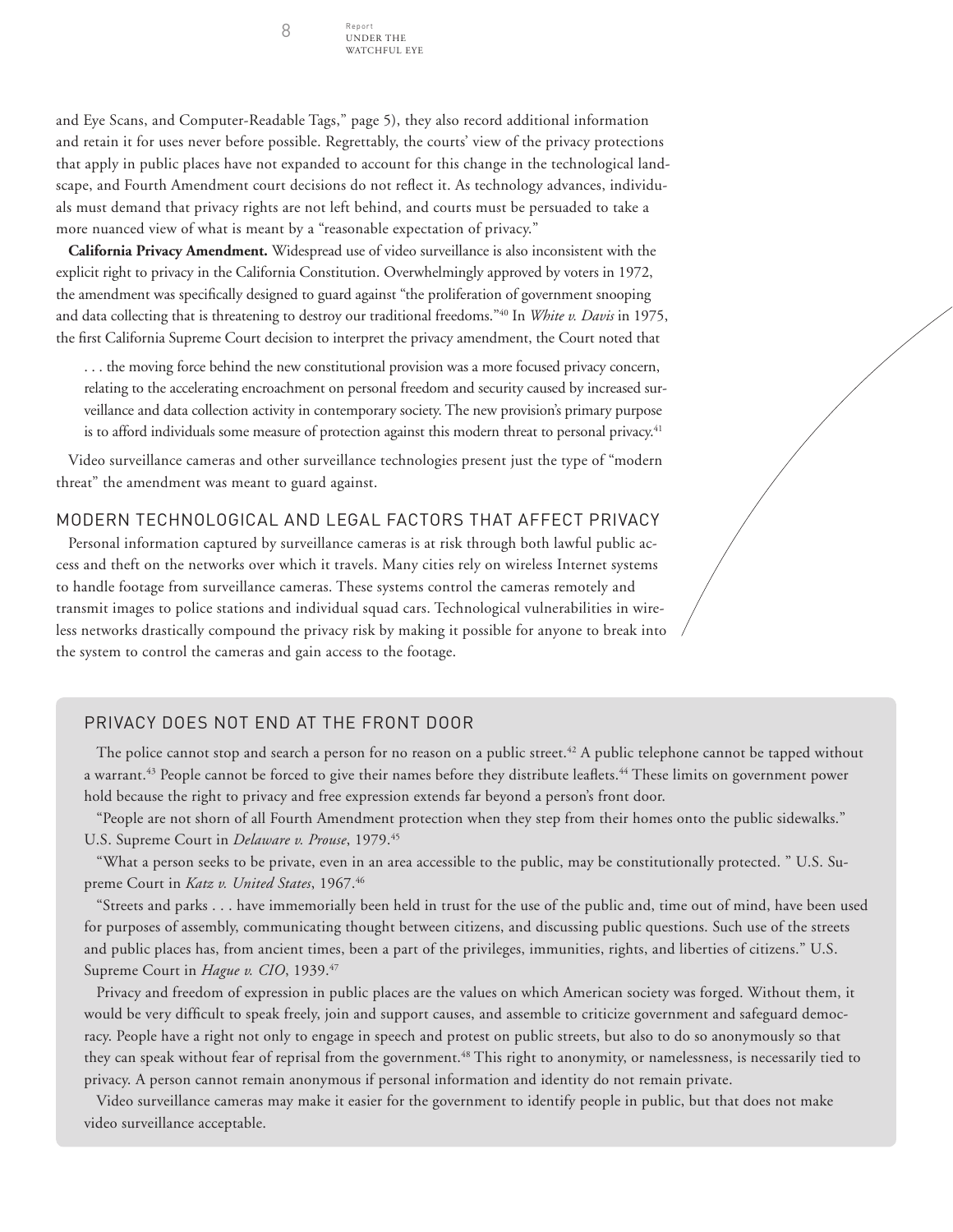"I'm really concerned about what happens to the product of these cameras, and what comes next? [A]re we really moving towards an Orwellian situation where cameras are at every street corner? I really don't think that's the kind of country that I want to live in."

—Ian Readhead, Deputy Chief Constable of Hampshire, England

#### Wireless Systems

Wireless networks send information through radio waves in the air. Just as someone using a police scanner could hear what police are transmitting through their in-car radios, someone with a computer and an incentive to break into a video surveillance system on a wireless network could intercept the video data. Wireless networks are extremely vulnerable to unauthorized access, even when the data transmitted is "encrypted" (that is, encoded to keep it private). Tools for breaking into wireless systems are "freely available on the Internet,"49 and it is easy for thieves to pick up the 2.4 GHz radio frequency on which video surveillance footage most often travels.<sup>50</sup>

In Northern California, the town of Brentwood has a wireless network that enables the police department to use and control cameras remotely from patrol cars. The little town of Ripon in the San Joaquin Valley, with a population of fewer than 11,000 people, has installed a municipal wireless system that transmits data among 20 surveillance cameras.<sup>51</sup> The wireless network proposal presented for San Francisco in 2006 touted the network's ability to support the city's new video suryeillance infrastructure.<sup>52</sup> Sacramento is also in the process of developing a municipal wireless system and has plans to connect hundreds of cameras to create one large surveillance system that can be used and controlled remotely. Across the country, more than 300 municipalities are considering offering public wireless Internet access, and vendors have seized on the use of those networks to facilitate public video surveillance as a significant selling point.<sup>53</sup>

#### Public Records Law and Mandatory Access to Video Footage

The ACLU has always strongly supported public access to government records, and under the California Public Records Act, records held by the government are presumed open and subject to narrow exceptions, including records related to a criminal investigation.54 Under the Act, video surveillance footage generated by government surveillance cameras would almost certainly be accessible to the public. In fact, at least one jurisdiction—the city of Fresno—has a policy acknowledging that some video footage is accessible to the public.<sup>55</sup>

The implications of public access to video surveillance footage are broad and generally have not been considered by policy-makers. Anyone can request and gain access to video footage from any location where a camera has been deployed, for a whole host of invasive reasons. For example, an untrusting husband or wife might want to see if a spouse was entering or exiting a home or business that happened to be in range of a camera; an opposing political candidate might want to see people entering and leaving an opponent's campaign headquarters; or a political organization might want to identify members of the opposition who happened to attend a rally within eyeshot of a camera.

The public should have access to the same information as the government; however, such access also means that widespread video surveillance systems can quickly prevent people from keeping their activities private, not just from the government, but also from other private parties.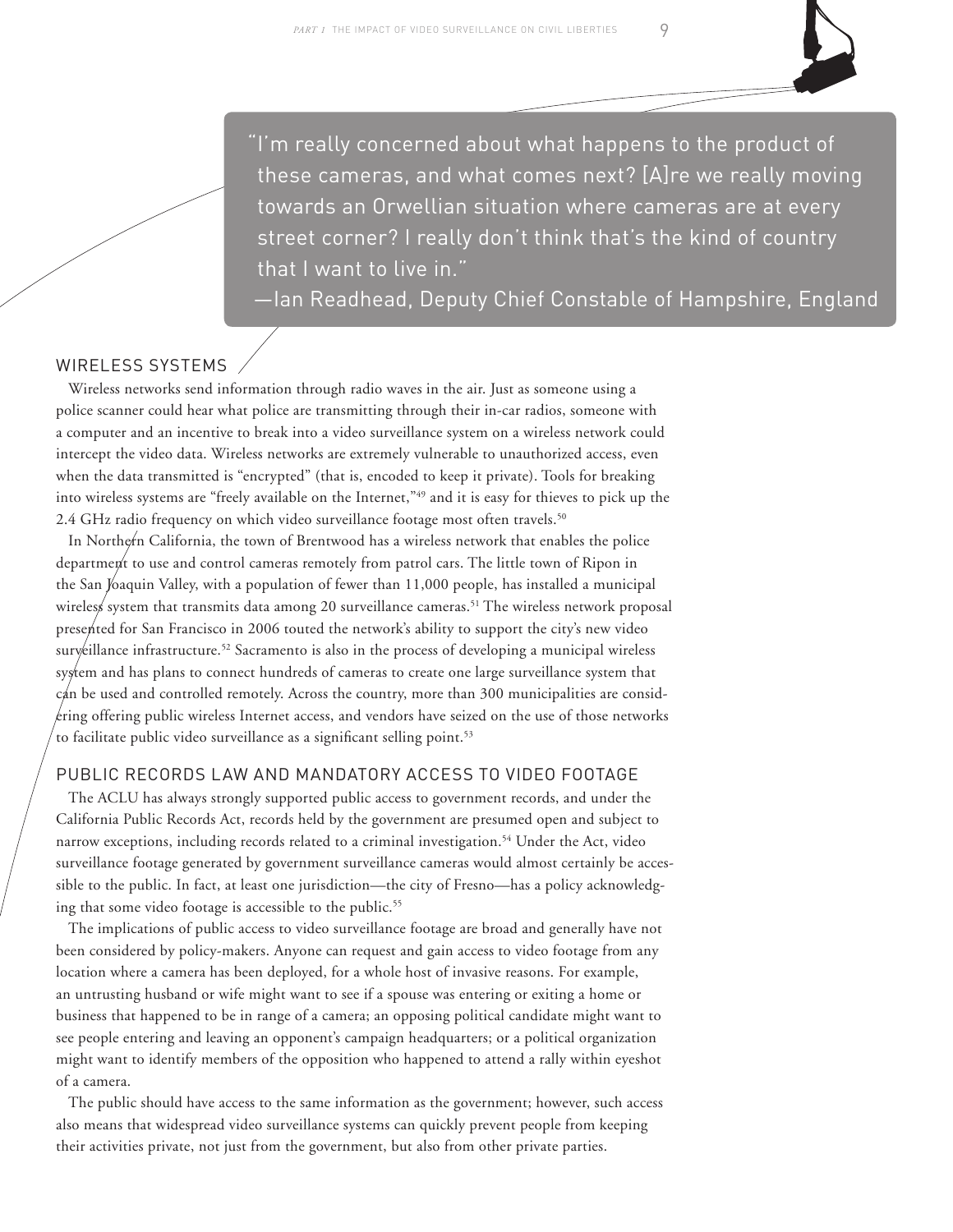Report Under the WATCHEUL EVE

#### Discriminatory and Abusive Use of Cameras

Finally, in addition to privacy concerns, the potential for misuse of video surveillance systems raises significant equal protection issues. Studies published in Great Britain have shown discriminatory use of surveillance cameras.<sup>56</sup> Among other issues, researchers found that "the young, the male, and the black were systematically and disproportionately targeted, not because of their involvement in crime or disorder, but for 'no obvious reason.'" The studies also reported that one in 10 women was "targeted for entirely 'voyeuristic' reasons by male operators," and that "40 percent of people were targeted for 'no obvious reason,' mainly 'on the basis of belonging to a particular sub-cultural group."57

The British reports were not anomalous. In the United States, a number of abuses involving surveillance cameras have been reported in the last few years, ranging from the surveillance of demonstrations to the targeting of women and minorities. A San Francisco police officer in 2005 faced disciplinary action for using surveillance cameras at the airport to ogle women.58 According to a recent evaluation of surveillance camera systems by a scholar at the Naval Postgraduate School in Monterey, Calif.,

With more than 1 million closed-circuit television (CCTV) surveillance cameras presently in use throughout the United States, standardized controls are necessary. The potential infringement upon persons lawfully protesting, the release of images, and the ability to satisfy voyeuristic desires are real threats to the integrity of CCTV systems and organizations that use those systems.<sup>59</sup>

#### Rapid Growth of Video Surveillance in Great Britain: A Cautionary Tale

Great Britain provides the clearest example of how small surveillance systems can rapidly mushroom into comprehensive government monitoring schemes. There, video cameras are already much more pervasive than in the United States. Following two bombings in the early 1990s by the Irish Republican Army, the beginnings of a surveillance system were established in London.<sup>60</sup> Seventy-nine British cities, by 1994, were monitoring their central districts with surveillance cameras, and by 1998 three-quarters of the Home Office's crime prevention budget was being spent on cameras.<sup>61</sup> By 2004 approximately 500 towns and cities had surveillance systems, with more than four million cameras being used and operated throughout Great Britain—one for every 14 people. In London the average person is now captured on video camera 300 times a day.<sup>62</sup>

This rapid proliferation of cameras is just one aspect of the surveillance infrastructure in Great Britain; more expansion is planned. The Home Office is investing significant resources on efforts to improve face recognition technology and plans to use it widely by 2016.<sup>63</sup> British law enforcement is also using cameras on highways to capture license plate numbers and track driving patterns over a CCTV network.<sup>64</sup>

Camera systems are also becoming more invasive. Some cities are considering attaching microphones to cameras designed to "pick up aggressive tones on the basis of 12 factors including decibel level, pitch, and the speed at which words are spoken."<sup>65</sup> In the town of Middlesbrough, seven of 158 cameras have loudspeakers attached so that control room operators can speak to people passing by, issuing alerts such as "Warning—you are being monitored by CCTV."66

Great Britain started out with a small pilot program in just three towns.<sup>67</sup> Just 15 years later, the country has taken on significant characteristics of a Big Brother society, and even police are now expressing concern. According to Ian Readhead, Deputy Chief Constable of Hampshire, "I'm really concerned about what happens to the product of these cameras, and what comes next? If it's in our villages, are we really moving towards an Orwellian situation where cameras are at every street corner? I really don't think that's the kind of country that I want to live in."<sup>68</sup>

This story shows how fast small programs can expand into large ones. It is a warning for local governments and communities to stop and think before starting down the path of video surveillance.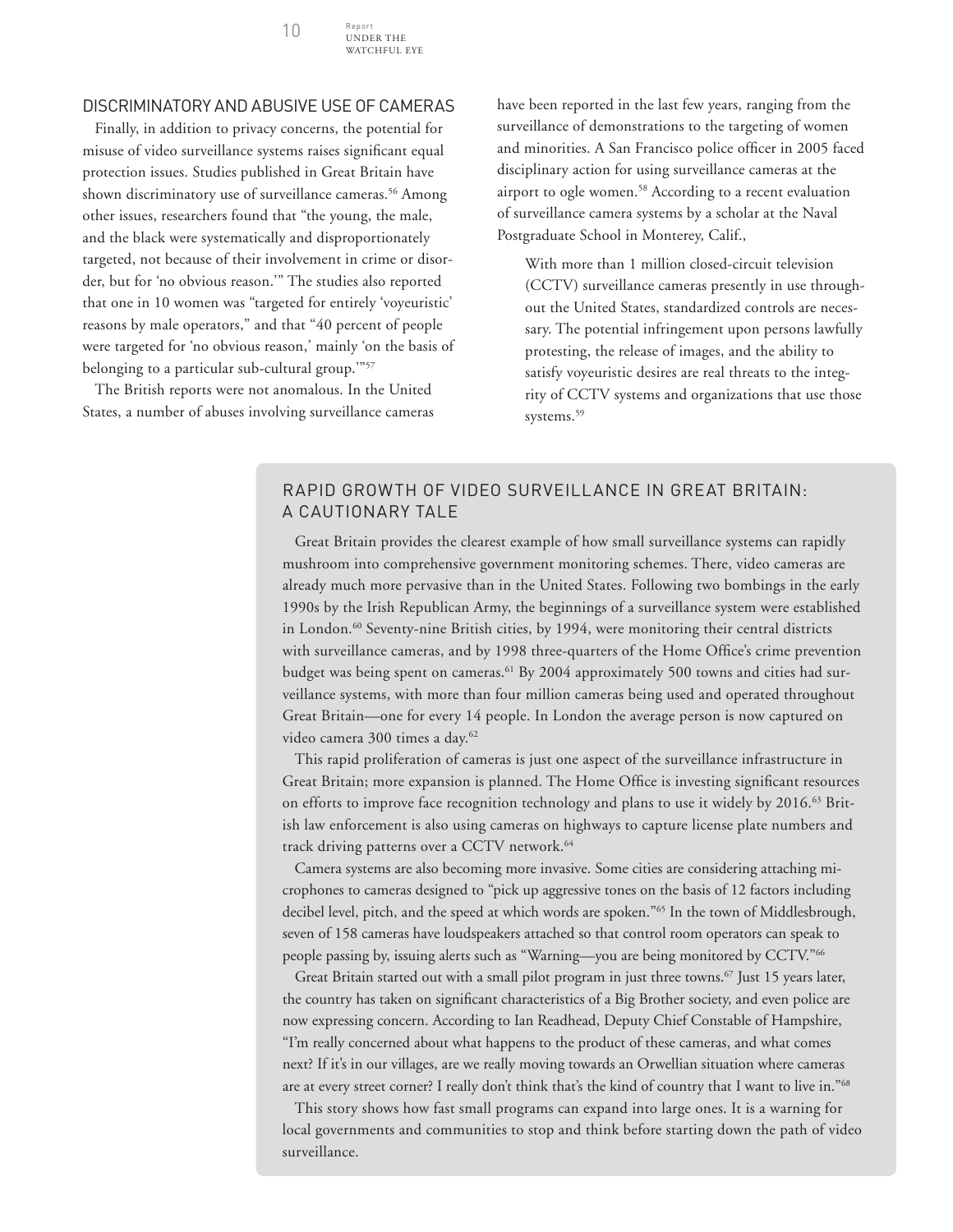### *Part II* Surrendering Privacy Does Not Make Us Safer

Concern about crime and the belief that surveillance cameras make communities safer overshadow video surveillance's corrosive impact on civil liberties. Crime is a very real problem in many communities, with both residents and police strongly motivated to do something about it. However, video surveillance is not the solution.

Numerous studies of existing camera programs demonstrate that they do not significantly reduce crime, especially violent crime in city centers. Furthermore, expectations that surveillance cameras will significantly increase the success rate of criminal prosecutions have not been met.

Instead, within limited public-safety budgets, surveillance cameras come at the expense of proven crime reduction measures such as better lighting, foot patrols, and community policing. In this sense, throwing money at video surveillance actually detracts from law enforcement's efforts to reduce crime.

#### Studies Fail to Show Video Surveillance Deters Crime or Reduces Fear of Crime

#### Crime Rates Not Reduced By Cameras

Law enforcement agencies justify video surveillance programs mainly by claiming that they deter criminals. Cameras are being touted as a crime prevention tool in places all over California. For example, in Brentwood police claim that cameras serve "as an effective deterrent to robberies and burglaries . . . They are definitely a deterrent and they help in apprehending suspects in criminal activity";<sup>69</sup> in Clovis police say the cameras will "enhance public safety though prevention as potential criminals realize that the police utilizing remote cameras are monitoring them";70 and in Indio the police department has begun deploying mobile cameras "to deter vandalism and other criminal activity."71 In San Francisco local law requires a finding of "potential deterrence" before cameras can be placed.72 Indeed, residents of high-crime communities sometimes seek to install cameras in hopes of making their neighborhoods safer.

However, though it may seem intuitive to policy-makers or concerned residents that video surveillance cameras will reduce crime, studies suggest otherwise.

In Great Britain, where camera systems have been in place for close to a decade, criminologists have conducted a number of studies to review their actual impact. A 1999 study by the Scottish Central Research Unit evaluated crime statistics before and after the installation of surveillance cameras in Glasgow, Scotland. There, researchers found reductions in crime "no more significant than those in control areas without the camera locations."73





*While cameras like these blanket Great Britain, they have not prevented terrorist attacks and studies show they have failed to significantly reduce crime in city centers.*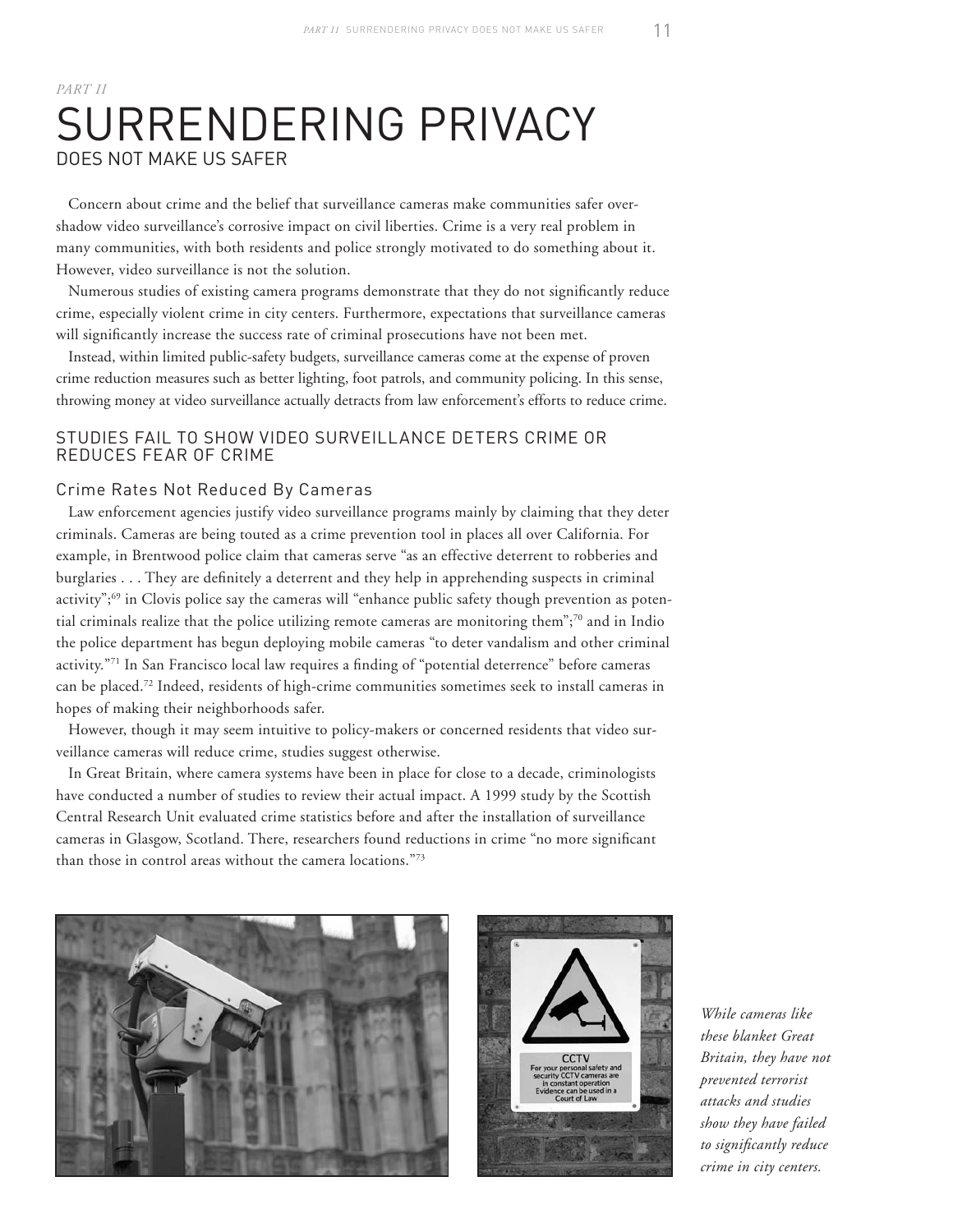Report

A broader study by the British Home Office in 2002 looked at the cameras' effects on crime in 18 different jurisdictions. The survey found reductions in vehicle crimes in certain areas—particularly parking garages—but found no significant impact on violent crime: "In the city centre and public housing setting, there was evidence that CCTV led to a negligible reduction in crime of about 2 percent in the experimental areas compared with the control areas."<sup>74</sup> Yet these are the very areas where many jurisdictions (such as San Francisco and Los Angeles) are deploying cameras.

The most recent comprehensive study, by Martin Gill and Angela Spriggs of the University of Leicester in England, evaluated 13 systems in Great Britain and reached similar findings. Although the British government spent millions of dollars on the systems, these have not had a significant impact on crime. In some areas crime increased and in others it decreased. In comparison with control areas, and taking into account general variations in the crime rate, the changes were insignificant. According to the report,

All systems aimed to reduce crime, yet this study suggests that CCTV has generally failed to achieve this. Although police-recorded crime has decreased in six out of the 13 systems for which data were available, in only three cases might this decrease be attributable to CCTV and in only two areas was there a significant decrease compared with the control.<sup>75</sup>

#### Fear of Crime Not Reduced By Cameras

According to the British studies, not only did cameras fail to decrease the actual rate of crime, they also failed to reduce the fear of crime. In the Glasgow study, researchers found that installing cameras did not make people more comfortable venturing into high-crime areas.76 The Gill and Spriggs study, in fact, demonstrated the opposite: People who were aware of the cameras were actually more worried about crime. The researchers found:

Respondents who were aware of the cameras actually worried more often about becoming a victim of crime than those who were unaware of them. Knowing that cameras were installed in an area did not necessarily lead to a reinforced feeling of security among respondents.<sup>77</sup>

#### Criminals Not Deterred By Cameras

The failure of cameras to reduce crime (or fear of crime) is also reflected in how offenders view video surveillance. Two studies conducted in the United States in 1985 by the Athena Research Corporation surveyed 181 armed robbers in prisons in New Jersey, Texas, and Illinois, and an additional 310 armed robbers in 20 state prisons in Maryland, Texas, and Washington. The researchers asked about offender planning, methods, and motives, seeking to determine what means were most effective in deterring crime.<sup>78</sup>

In both surveys, camera systems and video recording finished in the bottom three in significance behind several other factors including an active police patrol, number of clerks, and number of customers. According to the study, "the robbers say cameras and videos aren't effective and don't keep them from robbing. We know that is true because people rob and kill in front of cameras. One of the reasons they give is that they know that no one is watching at the time, and also they're not worried about being recognized because they can just wear a disguise or get away anyway."<sup>79</sup>

A third offender survey, conducted in Great Britain in 2003, reached similar conclusions. The researchers interviewed 77 convicted male offenders who had committed a prior theft or fraud. Again, the offenders did not consider cameras a significant factor and felt that they could avoid detection by wearing a disguise, looking away from the camera, or changing the location or manner in which they committed the crime. The study concluded, "In short, CCTV was not perceived to be a threat by the offenders interviewed. Any potential threat from CCTV was lessened by the speed and manner in which the offense was committed."80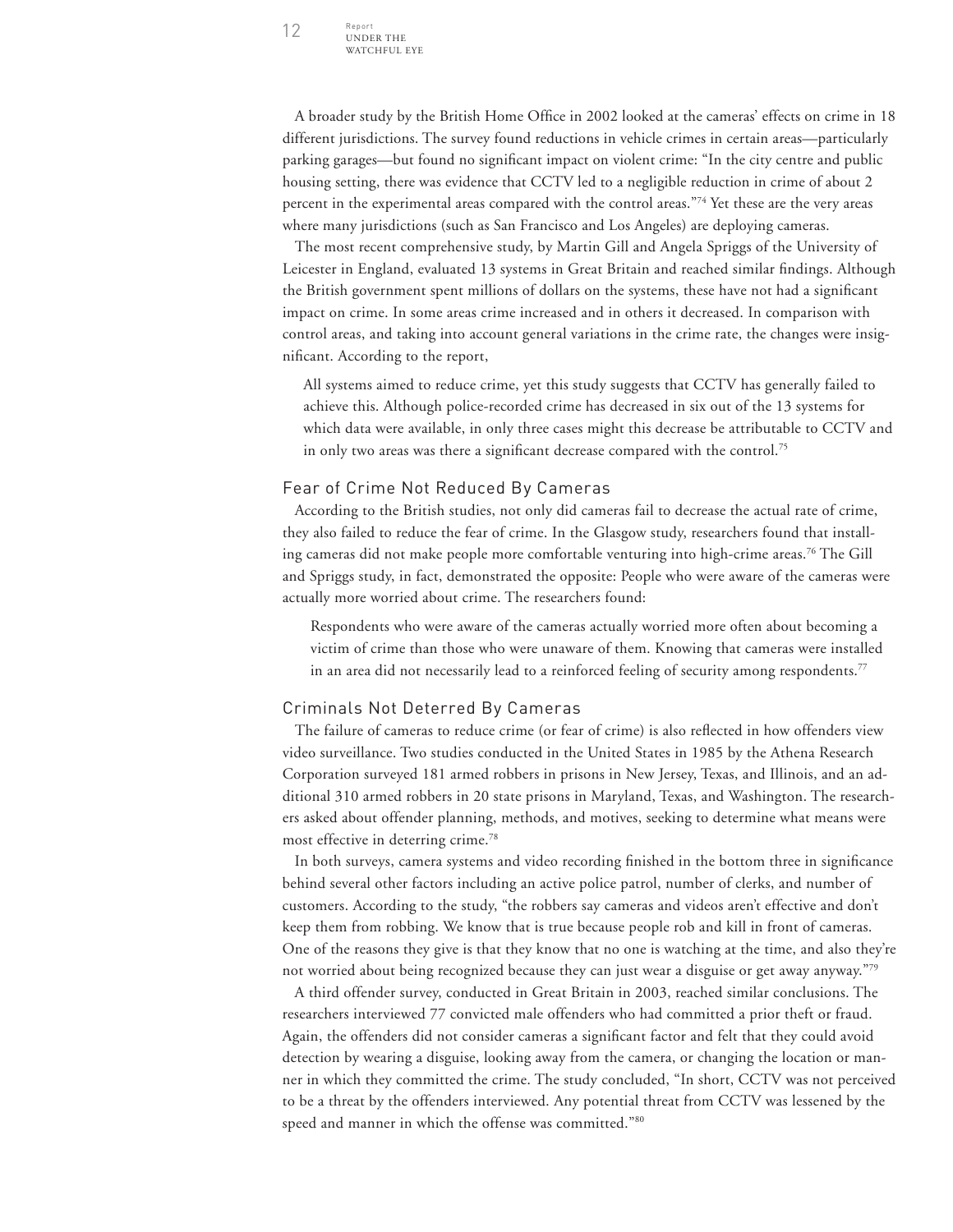#### How to Look at Cameras' Effectiveness

Law enforcement may report a drop in crime in an area directly under surveillance by a video camera, but such a statistic reveals little about whether the camera caused the reduction in crime or whether crime simply moved out of camera range without actually decreasing at all. To conduct a comprehensive evaluation, a jurisdiction must, at a minimum, look at the following information:

- 1. Crime at the camera location before and after placement of the camera
- 2. Crime within 500 feet and 100 feet of the location before and after placement
- 3. Overall crime within the jurisdiction
- 4. Other changes that might account for reductions in crime

Despite the relative simplicity of such a study and the millions being spent on new camera systems, not one jurisdiction in our survey (see Section III) had studied the effectiveness of surveillance cameras after they were put in place.

Even in the face of this evidence, law enforcement and government officials in California continue to claim that cameras deter crime. In San Francisco, for example, the Director of the Mayor's Office of Criminal Justice admitted, at a public hearing on the proposed expansion of the city's video surveillance program, that he was unaware of any studies demonstrating the effectiveness of cameras and that there had been no comprehensive study of San Francisco's system. Yet, he continued to assert that cameras would deter crime.<sup>81</sup> Likewise, in Clovis, Police Captain Robert Keyes asserted that cameras contributed to a reduction in crime, despite the fact that "there's nothing other than anecdotal evidence to support that."82 The ACLU survey found that no California jurisdiction with video surveillance cameras has conducted a comprehensive evaluation of their effectiveness.

As comprehensive studies strongly suggest cameras do not deter crime, the rationale of deterrence falls short of justifying either the cameras' expense or their intrusion into privacy.

#### Failure to Meet Expectations in Solving Violent Crimes

Another justification for video surveillance is that its purported ability to capture evidence of criminal activity could potentially increase the success of criminal prosecutions. In London, the role of CCTV cameras in identifying the men involved in the 2005 terrorist attacks has been highly publicized.

Cameras undoubtedly capture some evidence of criminal activity, but in the limited studies available, evidence suggests that the impact of video footage on prosecutions may not be as significant as policy-makers expect.

First, some evidence suggests that cameras make little difference in the number of crimes actually solved. The Glasgow study cited above, for example, found that "the cameras appeared to have little effect on the clearance rates for crimes and offenses generally. Comparing statistics before and after installation of the cameras, the clear-up rate increased slightly, from 62 to 64 percent. Once these figures were adjusted for general trends, however, the research analysts concluded that the clear-up rate fell from 64 to 60 percent."83

Second, while some crimes are certainly captured on film, some law enforcement agencies appear to overestimate the degree to which the footage helps law enforcement actually convict criminals. In Maryland, for example, Margaret Burns, a spokesperson for the state attorney's office, told reporters for the *Washington Times* that the office has not "found them to be a useful tool to prosecutors . . . they're good for circumstantial evidence, but it definitely isn't evidence we find useful to convict somebody of a crime . . . We have not used any footage to resolve a violent-crime case."84 According to a study by the Maryland state attorney's office, of the nearly 2,000 arrests made on the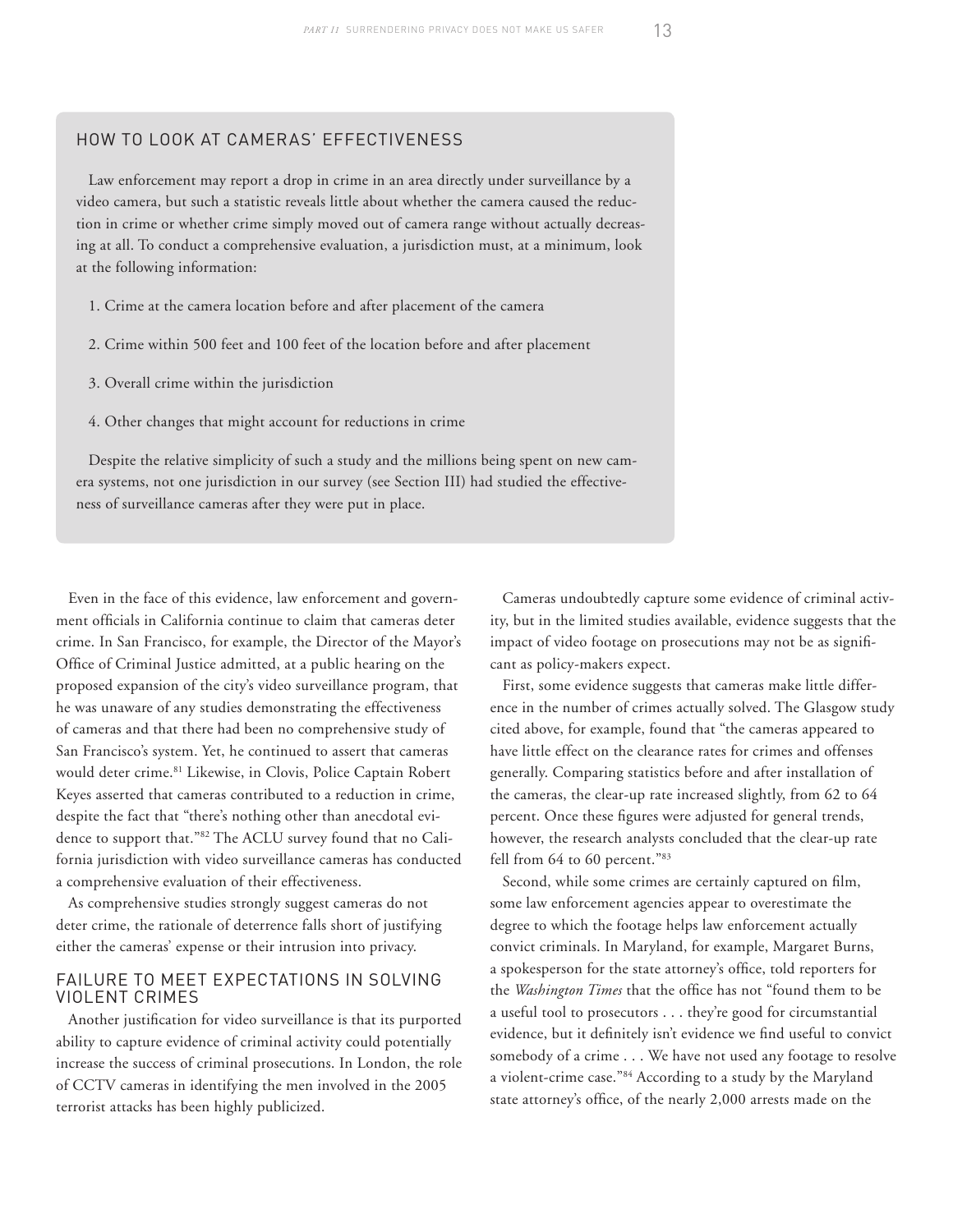Under the Watchful Eye

Report

basis of video camera footage, the vast majority concluded in an outright dismissal or a conviction for minor crimes. The office is now questioning the large amount of taxpayer money spent on the program. "Do these prosecutorial results support millions of dollars in tax expenditures? There will have to be a public debate about this," Burns said.<sup>85</sup>

In Cincinnati, Ohio, police also found cameras to be ineffective. A University of Cincinnati study found that the city's program, which began in 1998, merely shifted crime beyond the view of the cameras. According to Captain Kimberly Frey, "We've never really gotten anything useful from them . . . we've never had a successful prosecution . . . we're trying to use . . . money for other things."86

#### Spending on Cameras: A Tradeoff with More Effective Programs

Video surveillance costs more than the cameras alone: The dollars used to buy the system are not spent in a vacuum. Public safety budgets are stretched very thin, especially in many urban areas, so money dedicated to video surveillance often comes at the expense of potentially more effective measures, such as lighting, community policing initiatives, and increased foot patrols.

Compare the lack of evidence of video surveillance's ability to reduce crime with the remarkable results that improved lighting produces. A survey commissioned by the British Home Office looked at 13 lighting studies in Great Britain and the United States and evaluated the cumulative impact. The study found a 20 percent average decrease in crime, with reductions in every area of criminal activity including violent crime. In fact, in two areas "financial savings from reduced crimes greatly exceeded the financial costs of the improved lighting." The report concluded:

Street lighting benefits the whole neighborhood rather than particular individuals or households. It is not a physical barrier to crime, it has no adverse civil liberties implications, and it can increase public safety and effective use of neighborhood streets at night. In short, improved lighting seems to have no negative effects and demonstrated benefits for law-abiding citizens.<sup>87</sup>

Intensive foot patrols have shown similar results—reductions in crime, including violent crime, of 15 to 20 percent.88 These findings suggest that from a law enforcement and public safety perspective alone, the dedication of scarce resources to video surveillance systems may not only be an inefficient and ineffective use of funds, it may actually be counterproductive.

Among other issues, researchers found that "the young, the male, and the black were systematically and disproportionately targeted, not because of their involvement in crime or disorder, but for 'no obvious reason.'"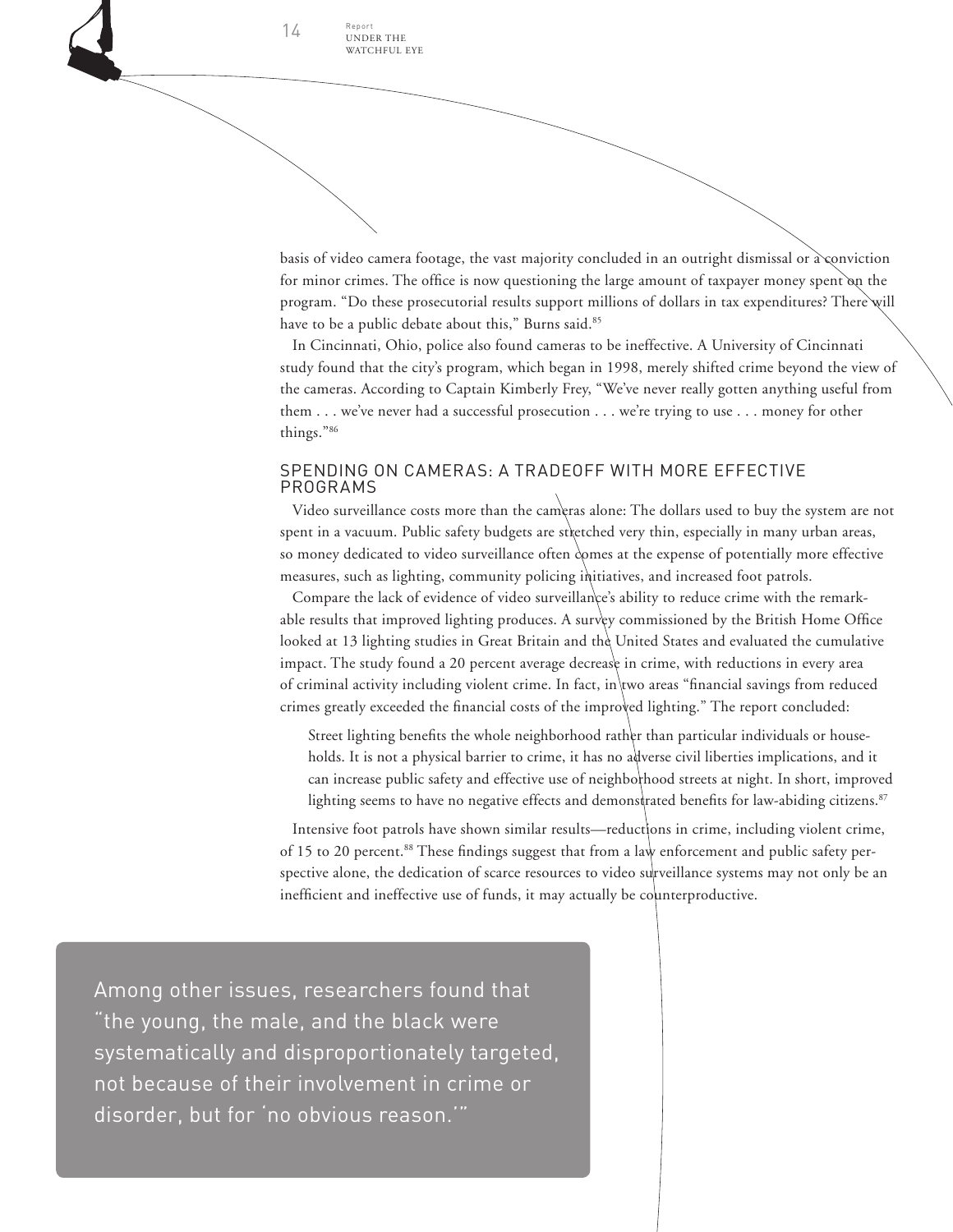#### Video Surveillance in San Francisco: Expansion without Study of Alternatives

At the direction of Mayor Gavin Newsom, San Francisco in June 2005 embarked on a 90-day pilot program by placing two video surveillance cameras on street corners outside a public housing project in the Western Addition neighborhood.89 In October of that year, despite the lack of a comprehensive analysis of the effects of the program and with little public input, the mayor's office declared the program a success and expanded it by six additional cameras.<sup>90</sup> By March 2006 the program had grown to 33 cameras, all without meaningful evaluation or public debate.<sup>91</sup>

The San Francisco Board of Supervisors in May 2006, concerned about the expansion of the program without any formalized public process, passed a city ordinance establishing a process for determining camera placement. The ordinance mandated that before a camera could be placed, notice must be given to the surrounding community, and the police commission must find that the cameras' potential for deterrence would outweigh community concerns about the cameras and their use.<sup>92</sup>

The San Francisco Police Commission on January 17, 2007 held a hearing on the proposed placement of an additional 25 cameras at eight different locations throughout the city. At the hearing, commissioners heard testimony from numerous members of the public on both sides of the issue. More notable, however, was testimony from Allen Nance, Director of the Mayor's Office of Criminal Justice, who was promoting the cameras.

Nance admitted that his office had not conducted a comprehensive analysis of the existing cameras. The ACLU noted that the city had not even collected the data necessary to evaluate whether the cameras had actually prevented crime or had simply driven it elsewhere. Indeed, as the ACLU also noted at the hearing, the only data the city provided in response to ACLU requests for records of the city's evaluation showed that at more than half of the existing camera sites, crime actually *increased*. <sup>93</sup> Furthermore, the Samuelson Law, Technology and Public Policy Clinic at Boalt Hall School of Law, UC Berkeley, presented several studies indicating that cameras are ineffective in reducing crime. Meanwhile, Nance could not provide any evidence supporting his contention that they deter crime.<sup>94</sup>

Equally troubling was the failure of the Mayor's Office of Criminal Justice to consider alternatives. Referring to studies that have demonstrated that improved lighting significantly reduces crime, one commissioner asked Nance how much lighting could be purchased for the cost of the cameras; Nance could not answer. Though he was certain that his office would be requesting additional funds for even more cameras, he was not certain whether it would request more funding for lighting.<sup>95</sup>

The police commission approved the installation of additional cameras, but required the city to evaluate their effectiveness within six months.<sup>96</sup> To be effective, however, any future evaluation or budgeting for video surveillance must include a thorough analysis of whether crime has actually been prevented rather than just displaced, and alternatives and monetary tradeoffs must also be properly addressed.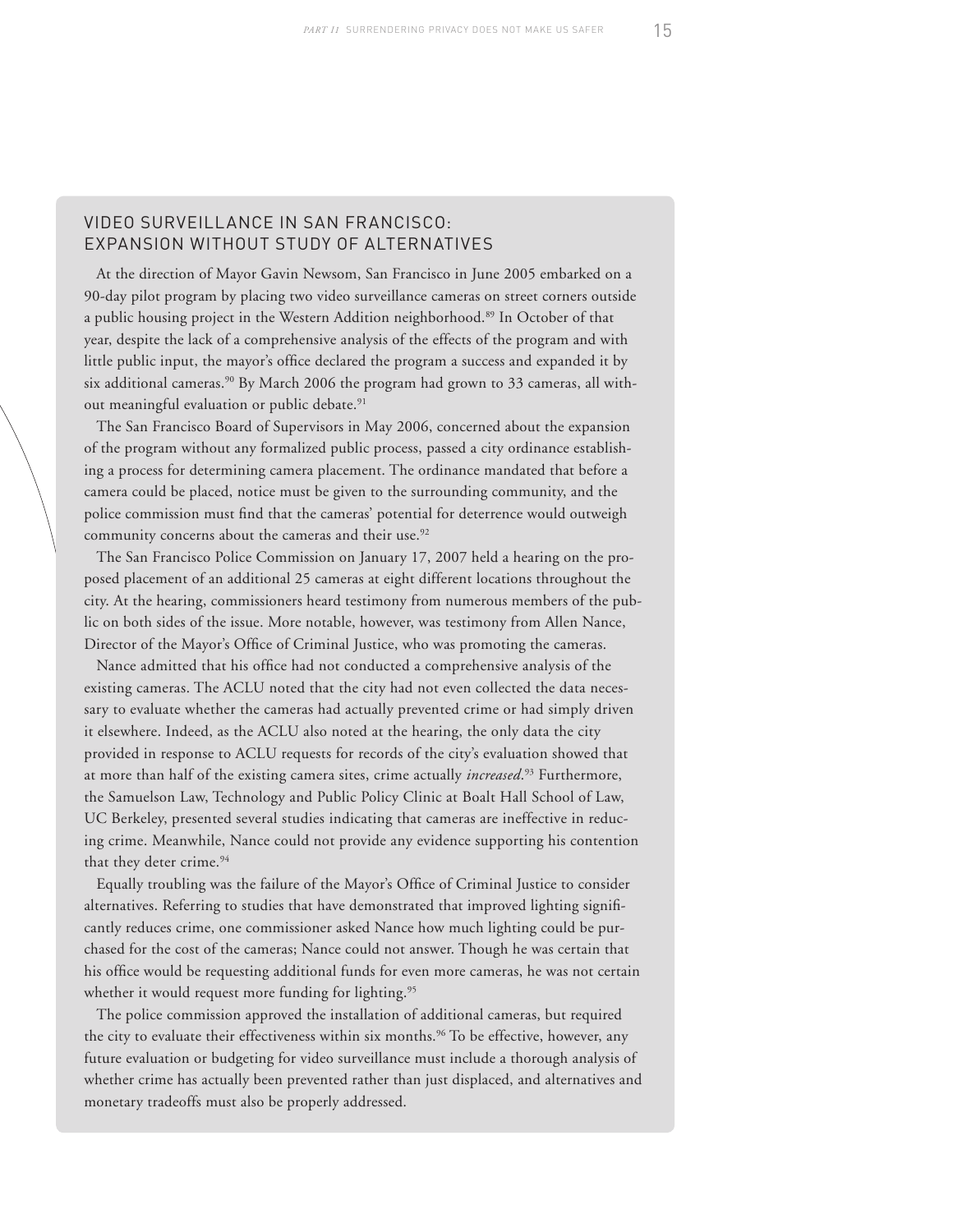Under the WATCHFUL EYE

Report

#### *Part III*

## Public Records Survey and Findings

The ACLU conducted surveys of cities throughout California to determine the extent of existing video surveillance systems, sending Public Records Act requests to a total of 131 jurisdictions statewide, including a diverse sample of agencies (in size, location, etc.) as well as cities already known to use cameras.

We specifically asked about public use of video surveillance cameras, excluding uses in city buildings such as the police department, intersections with red-light cameras, and police  $\epsilon$ ars. We also asked about the types of camera systems that were being considered or had already been deployed.97

We received responses from 119 cities, nearly a third of which use or are in the process of considering some form of public video surveillance.

Our survey shows that the use of surveillance cameras is increasing rapidly and without regulation or evaluation of their effectiveness.

#### Rising Number of Surveillance Cameras

Eighteen jurisdictions reported having surveillance cameras on public streets. Some of these programs are relatively small, with just a few cameras currently in use. However, others are far broader, and several programs are being rapidly expanded. For example, Pittsburg recently purchased 13 cameras for use at various intersections and plans to add 32 more.<sup>98</sup> San Francisco, whose program started with two cameras in July 2005, now has 58 and plans to apply for Department of Homeland Security grants for more cameras in the coming years.<sup>99</sup> Santa Monica has a comprehensive system to provide nearly 100 percent visibility to police in the city's Third Street Promenade area, an outdoor public mall.<sup>100</sup> The largest recent expansion was in Fresno, where the city council approved \$1.2 million for 73 cameras.<sup>101</sup>

Most of the surveillance camera systems in California were installed in the last few years. Seven of the 10 most extensive systems in Northern and Central California were installed in the last four years. Several of those cities and others throughout the state relied in part on Department of Homeland Security funding to establish their programs. The grants ranged from large awards, such as the \$407,000 the city of Fresno received, to smaller grants to places like El Cajon.<sup>102</sup>

#### Meanwhile, Little or No Regulation

Standing alone, the increased use of cameras is disturbing from a civil liberties perspective. On top of that, most of the programs are operating without any meaningful regulation. Only eleven of the 37 departments provided any written policies specifically addressing video surveillance. Clovis, for example, which has 35 cameras, had no policies governing their use (the city was reportedly in the process of drafting them).103 Other cities, including Pittsburg (with 13 cameras) and Redding (with 35 cameras), lacked policies also.<sup>104</sup>

Even where policies exist, they are inadequate and often not legally enforceable. In Fresno, the new camera policy purports to prohibit the cameras' use for racial profiling. The camera policy, however, still allows the use of race as a factor in determining whom to monitor. Until community members raised concerns, the policy also specifically allowed the use of cameras to monitor protest activities without any specific criminal suspicion.<sup>105</sup>

Palm Springs has a wireless CCTV system monitoring the downtown commercial business district 24 hours a day, seven days a week. According to the Department's policy, "[t]he purpose of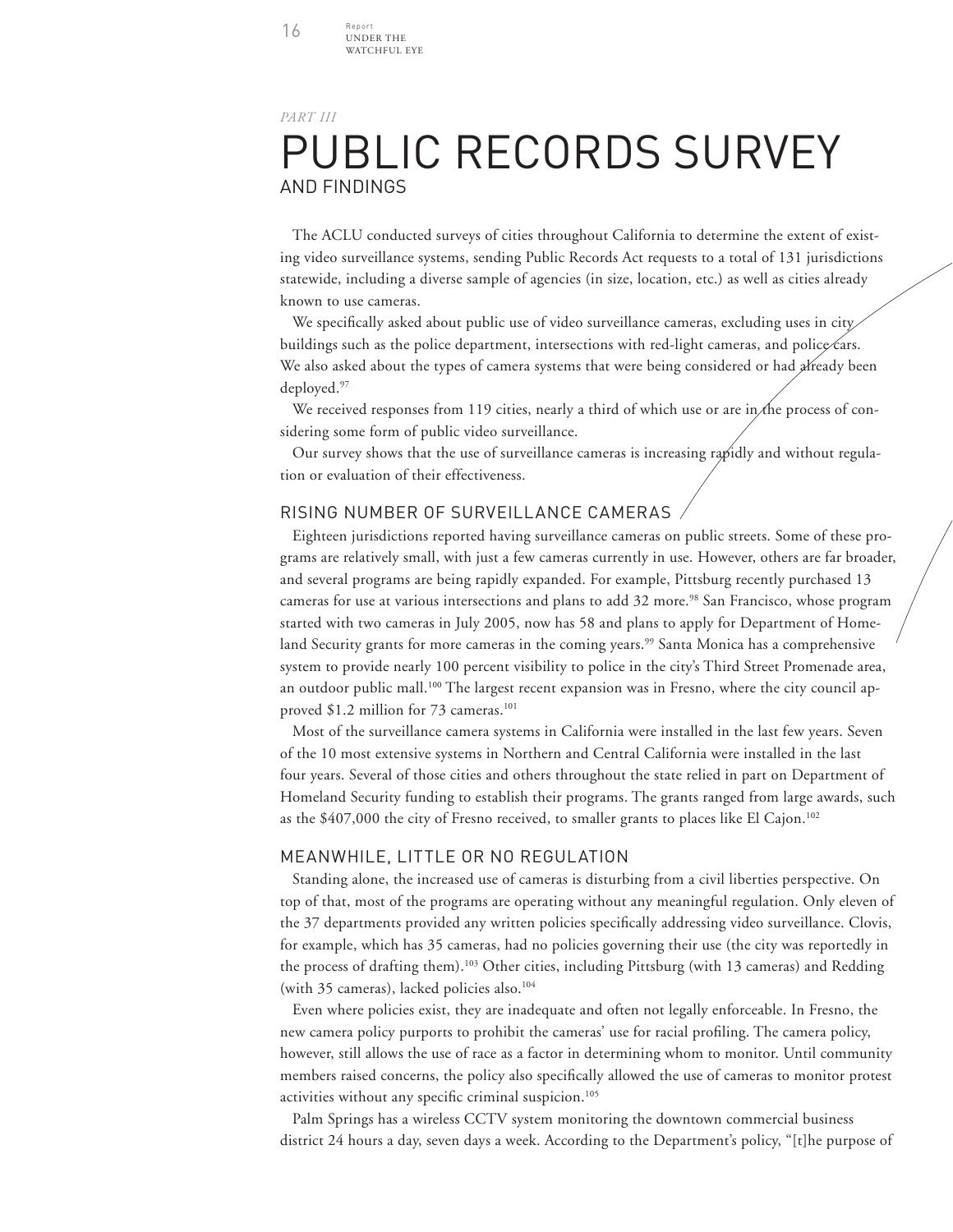the CCTV cameras is to capture day-to-day criminal activity and to assist in response to crimes in progress." But while the policy prohibits "ongoing surveillance of specific individuals or groups" without a warrant, it does not bar "suspicionless" monitoring of speech activities, nor does it set guidelines that bar the use of race or gender as a factor in choosing subjects.<sup>106</sup>

In San Francisco, the surveillance program grew from two to 33 cameras without any binding regulations: Members of the mayor's staff and city organizations, such as the Emergency Services Department, promulgated policies, but these policies did not vest community members with any rights to seek redress for violations and were also easily changed. For example, camera footage originally was to be erased after 72 hours (three days), but the city changed that time span to seven days.<sup>107</sup> It was not until June 2006, almost a full year after the first cameras were installed, that the board of supervisors passed an ordinance provid-

Most of the video surveillance programs surveyed are operating without any meaningful regulation.

ing for some legally enforceable regulations on public processes and the use of the cameras.108

#### Active Monitoring of Footage

The lack of regulation of video surveillance is especially troubling because in 18 California jurisdictions police actively monitor the cameras, a situation that evidence from the British studies (see Section II) shows to be ripe for abuse.

#### No Analysis of Effectiveness or Alternatives

Finally, as local jurisdictions quickly expand the use of video surveillance, they are making little effort to evaluate its effectiveness. Several jurisdictions in our survey collected general crime statistics, but not a single one conducted a comprehensive analysis of the effectiveness of cameras or their relative benefits compared with other programs.

#### There is a Better Way: Oakland Rejects Video Surveillance Twice

While many California cities rush to roll out video surveillance programs, one city considered and rejected them—twice. The Oakland city council, in both 1997 and 1999, rejected proposals to spend between \$500,000 and \$1 million on a video surveillance system.<sup>109</sup>

Council members fully evaluated both privacy concerns and evidence of the systems' effectiveness. Council member Henry Chang, an immigrant from China, reflected on his decision to come to the United States, saying, "We came because we don't want to be watched by Big Brother all the time."110 Council member Nancy Nadel rejected the monetary tradeoffs, arguing that "it made me feel physical pain—the idea that we would spend public dollars on cameras before spending money to fight illiteracy."<sup>111</sup>

Council member Ignacio De La Fuente cast the deciding vote, citing a lack of evidence that cameras are effective in reducing crime and concluding that the program was not "worth the risk of violating people's privacy rights."112

Then-Mayor Jerry Brown concurred, saying that "reducing crime is something the community and police must work on together. Installing a few or a few dozen surveillance cameras will not make us safe. It should also not be forgotten that the intrusive powers of the state are growing with each passing decade."113

While the city has rejected a broad city-run camera system, it has allowed some public money to be used to fund cameras for businesses in public-private partnerships.<sup>114</sup>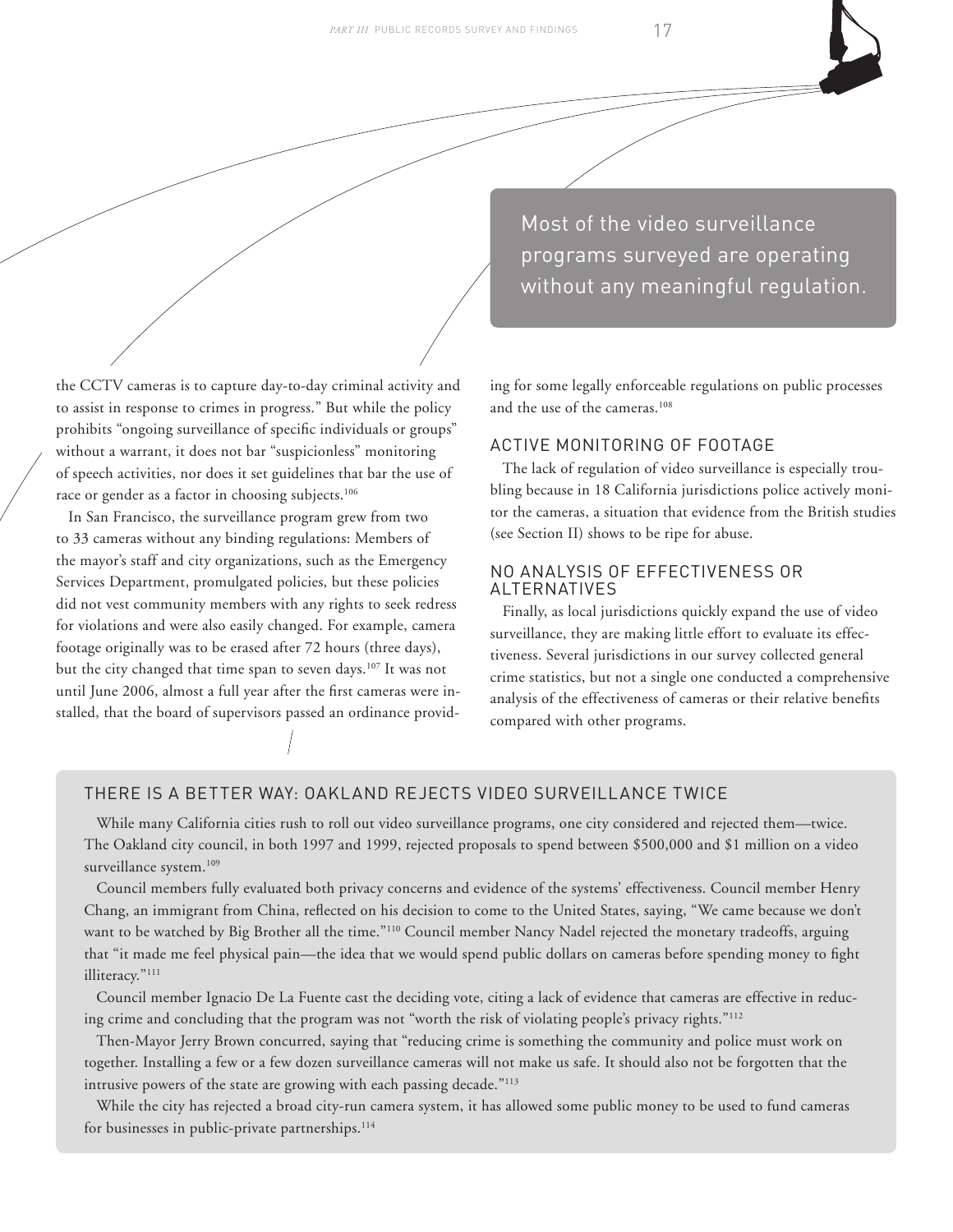Under the WATCHELLL EVE

Report

#### >>>>>>>>>>>>>>>>>>>>>>>>>>>>>>>>>>>>>>>>>>>>>>>>>>>>>>>>>>>>>>>>>>>>>>>>>>>>>>>>>>>>>>>>>>>>>>>>>>>>>>>>>>>>>>>>>>>>>>>>>>>>>>>>>>>>>>>>>>>>>>>>>>>>>>>>>>>>>>>>>>>> *Part IV* **ECOMMENDATIONS** and Conclusion

Public video surveillance systems threaten privacy and, especially in combination with other technologies, have a real potential to radically change the relationship between the public and the government. Despite that risk, cities and agencies throughout California are increasingly deploying surveillance camera systems with little public debate or consideration of potential consequences. This is a serious mistake.

Video surveillance may be an appropriate technology to deploy in limited settings, such as in an airport or a police department. However, general monitoring of public space by the government is inappropriate in a free society. Existing and proposed video surveillance programs represent a disturbing trend. Even initially small programs that seem relatively benign have the potential to expand rapidly into larger ones.

To shift course and protect civil liberties, the California ACLU affiliates make the following recommendations:

#### Recommendation 1: Cease deploying surveillance cameras.

Reducing crime and apprehending criminals are worthy goals, but the evidence suggests that video cameras are generally ineffective in achieving them. Given surveillance cameras' limited usefulness and the potential threat they pose to civil liberties, the ACLU recommends that local governments stop deploying them.

*For cities considering cameras:*

#### Recommendation 2: Evaluate other alternatives.

The ACLU recommends that local governments fully evaluate other crime reduction measures before spending limited public safety dollars on video surveillance systems.

#### Recommendation 3: Fully assess any proposed system's effectiveness and impact and establish a process for open public debate.

No city should deploy a technology without fully debating and considering its impact on members of the community. The ACLU recommends that any proposed video surveillance program be subjected to intense public scrutiny, and that the city conduct a full assessment of the system's effectiveness and impact on privacy and free speech before proceeding with the installation of cameras.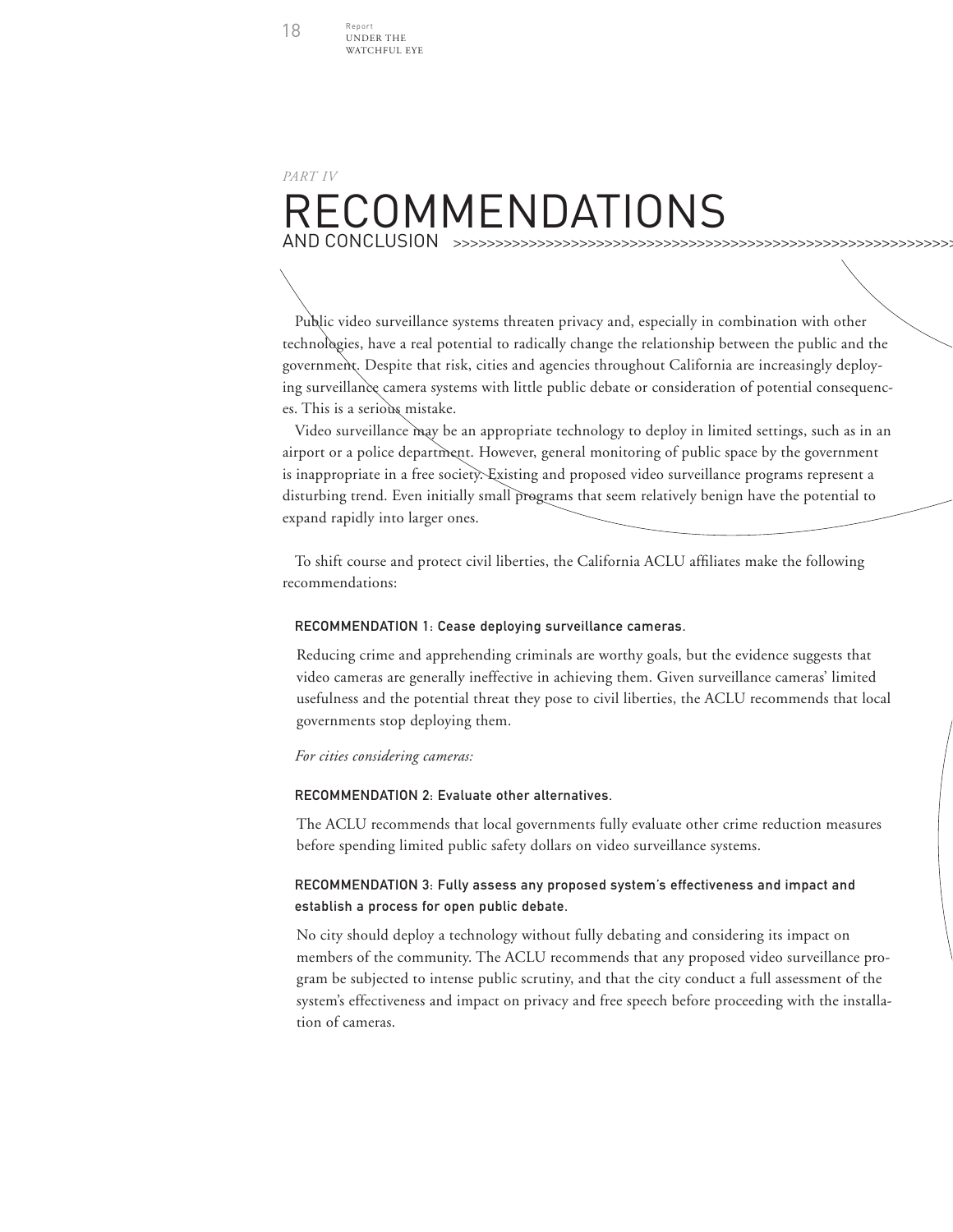We all want and deserve safe communities, but video surveillance systems are not the answer.

*For cities with cameras already in place:*

>>>>>>>>>>>>>>>>>>>>>>>>>>>>>>>>>>>>>>>>>>>>>>>>>>>>>>>>>>>>>>>>>>>>>>>>>>>>>>>>>>>>>>>>>>>>>>>>>>>>>>>>>>>>>>>>>>>>>>>>>>>>>>>>>>>>>>>>>>>>>>>>>>>>>>>>>>>>>>>>>>>>

#### Recommendation 4: (Re)evaluate the system's effectiveness and its impact on privacy and hold public hearings.

The ACLU recommends that any city with a video surveillance system already in place conduct a comprehensive (re) evaluation of the system's effectiveness and impact on privacy. The city should make public the results of the evaluation and hold public hearings on the future of surveillance programs and possible alternative crime reduction measures. In the absence of evidence demonstrating measured effects on crime, consideration of alternatives, and full privacy and free speech assessments, camera systems should be removed.

Particularly at this time, when agencies at the federal, state, and local levels have monitored innocent Californians engaging in protected expressive activity, policy-makers and individual citizens must think critically about the deployment of even a single camera.<sup>115</sup> Once money is invested in a program, public agencies become much more willing to spend additional funds on expansion, rather than critically evaluate programs and consider alternatives.

We all want and deserve safe communities, but video surveillance systems are not the answer. Rather than investing money in invasive systems with marginal effectiveness, local governments must look at programs with proven results and that protect Californians' constitutional rights.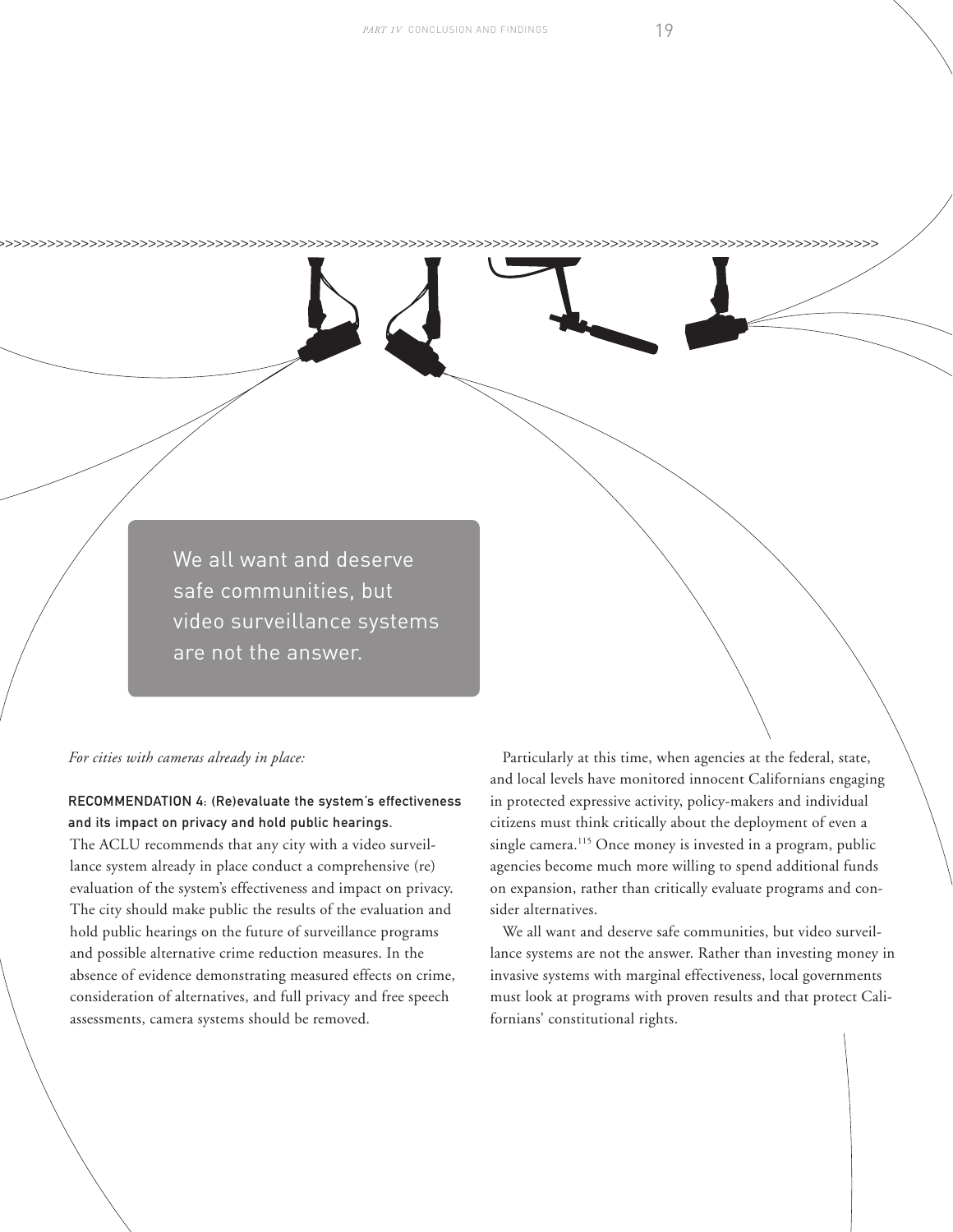Under the WATCHELLL EVE

Report

## **ENDNOTES**

- 1 Several surveillance systems that were established in an effort to reduce crime in the 1970s and 1980s in cities such as Detroit, Atlantic City, and Charleston were ultimately abandoned because of cost and ineffectiveness. "Why Legal Action Against the City of New York Should Be Taken for its Installation of Surveillance Cameras in Public Places." March, 2001. Surveillance Camera Players, accessed on July 26, 2007 on the World Wide Web at http://www.notbored.org/tothe-lawyers.html; see also Marcus Nieto, "Public Video Surveillance: Is It An Effective Crime Prevention Tool?," California Research Bureau, June 1997, available at http://www. library.ca.gov/CRB/97/05/.
- 2 Martha T. Moore, "Cities Opening More Video Surveillance Eyes," *USA Today*, July 18, 2005. The article also mentions an additional \$1 billion in money available in state grants.
- 3 See e.g. Cisco Systems. "City of Brentwood." 2004. Accessed via the World Wide Web on January 26, 2007 at http://www.cisco.com/web/strategy/ docs/gov/local\_Brentwood.pdf.
- 4 Robert Selna, "Oakland Pulls Plug On Crime Cam Plan," *San Francisco Examiner*, 1999.
- 5 Moore, *supra* note 3; Jessica Bennett, "Big Brother's Big Business," Newsweek, Mar. 15, 2006.
- 6 Fran Spielman, "Daley: By 1016, Cameras on 'Almost Every Corner,'" *Chicago Sun Times*, Oct. 12, 2006.
- 7 Linda Bryant, "Exploring the Potential Legal Issues that May Result from Using a Built-In Microphone in CCTV Applications," Video Surveillance Guide, Feb. 15, 2007, http://www.video-surveillanceguide.com/microphone-cctv.htm (discussing the legal implications of consumer CCTV cameras with built-in microphones); Brickhouse Security, "Hidden Spy Cameras Designed to Protect Your Family & Property," http://www.brickhousesecurity.com/covert-hidden-spy-cameras.html (describing camera systems offered for sale, including built-in audio recording) (last visited Apr. 11, 2007).
- 8 Demian Bulwa, "Future Fuzzy for Government Use of Public Surveillance Cameras," *San Francisco Chronicle*, July 23, 2006, at A-1, available at http://www.sfgate.com/cgibin/article.cgi?f=/c/a/2006/07/23/ MNGC0K45G21.DTL&hw=surveill ance+camera&sn=003&sc=993.
- 9 "Who Watches The Watchers In Surveillance Society?," *Reuters*, Feb. 4, 2007 at http://www.informationweek.com/shared/printableArticle. jhtml?articleID=197003126; see also Object Video website at http://www. objectvideo.com/ (descriptions of products and uses).
- 10 Tom Abate, "Surveillance Via Software Helps SFO," *San Francisco Chronicle*, July 24, 2006, at C-1, available at http://www. sfgate.com/cgi-bin/article.cgi?f=/c/ a/2006/07/24/BUGEHK1UA21. DTL.

11 *Id*.

- 12 *Id*.
- 13 Jeremy Bentham, *4 The Works of Jeremy Bentham*, 37-172 (John Bowring ed., 1962) (1838-1843).
- 14 Michael Foucault, *Discipline and Punish*, 195-229 (Alan Sheridan, trans., Vintage Books 2d ed. 1995) (1978).
- 15 George Orwell, *Nineteen Eighty-Four*, 205 (Sygnet Classics 1977) (1949).
- 16 "LAPD Experimenting with Facial-Recognition Software," *San Diego Union Tribune*, Dec. 26, 2004, available at http://www.signonsandiego. com/uniontrib/20041226/news\_ 1n26lapd.html.
- 17 Bill Christensen, "Stealthy Iris Scanner in the Works," *LiveScience*, Feb. 6, 2007, at http://www.livescience. com/scienceoffiction/070206\_technovelgy.html.
- 18 This combination has not happened yet, but it is not far off. As RFID readers become more and more sophisticated the ability to combine video surveillance and RFID readers will increase.
- 19 For more information about the use of RFID technology in identification documents, please see "The Use of RFID for Human Identification: A Draft Report from The Department of Homeland Security Emerging Applications and Technology Subcommittee to the Full Data Privacy and Integrity Advisory Committee," (May 2006), available at http://www. dhs.gov/xlibrary/assets/privacy/priva-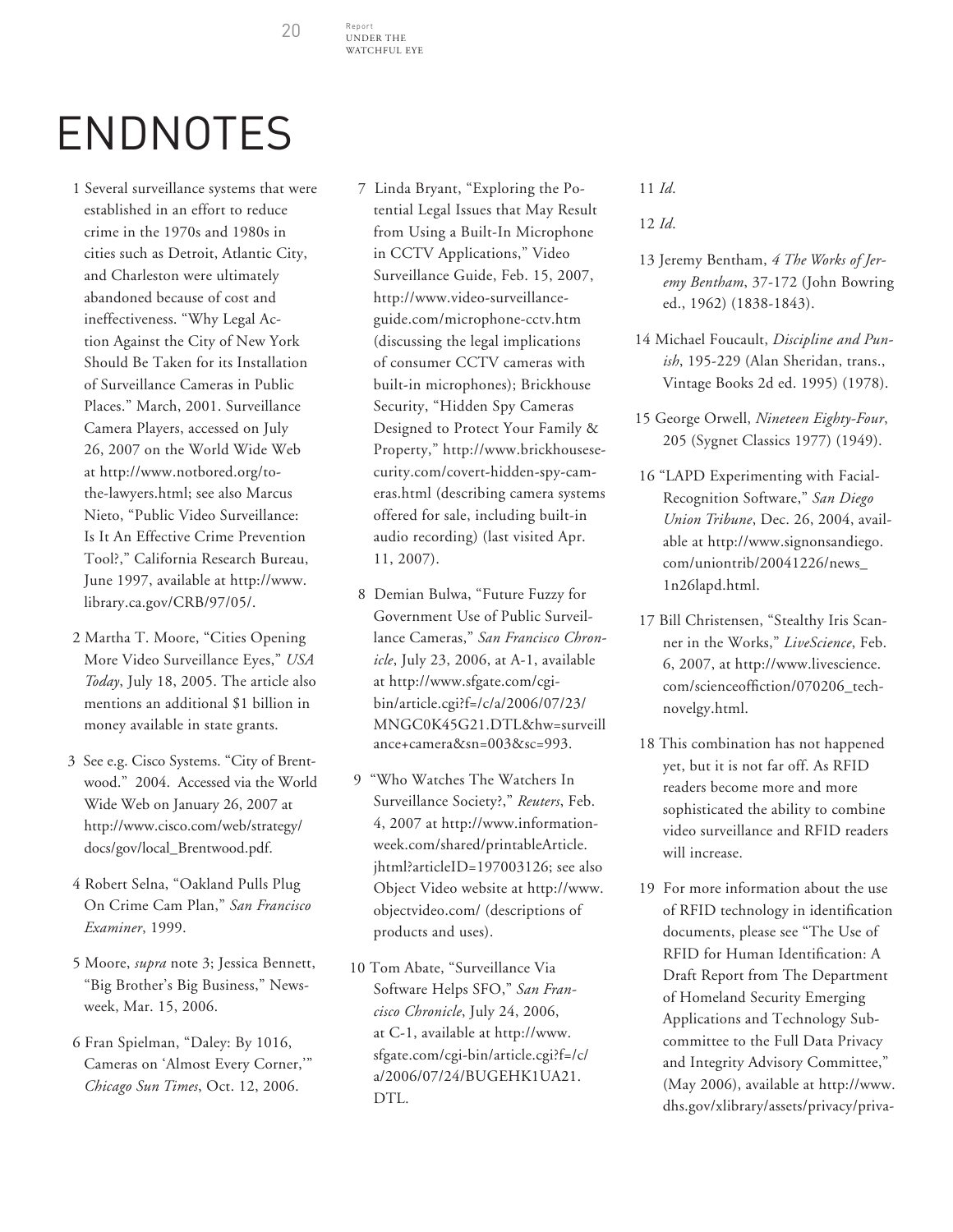cy\_advcom\_rpt\_rfid\_draft.pdf [hereinafter DHS Subcommittee Report]; Government Accountability Office, "Informaton [sic] Security: Radio Frequency Identification Technology in the Federal Government," (May 2005), available at http://www.gao. gov/new.items/d05551.pdf; ACLU of Northern California, "RFID in Identification Documents," at ACLU of Northern California, "Don't Chip Our Rights Away!," at http:// www.aclunc.org/issues/technology/dont\_chip\_our\_rights\_away!. shtml (last visited Apr. 11, 2007); The Electronic Frontier Foundation (EFF), Radio Frequency Identification (RFID), at http://www.eff. org/Privacy/RFID/ (last visited Apr. 11, 2007); The Electronic Privacy Information Clearinghouse (EPIC), Radio Frequency Identification (RFID) Systems, at http://www.epic. org/privacy/rfid/ (last visited Apr. 11, 2007).

- 20 DHS Subcommittee Report, *supra* note 19.
- 21 "Rights 'Chipped' Away: RFID in Identification Documents," forthcoming Fall 2007, Stanford Technology Law Review. Draft available at http://aclunc.org/issues/technology/ dont\_chip\_our\_rights\_away!.shtml.
- 22 American Civil Liberties Union, Real Nightmare.org, www.realnightmare. org (the ACLU's Web site on the Real ID Act) (last visited Apr. 11, 2007); EPIC, National ID Cards and Real ID Act (EPIC's Web site on the Real ID Act) (last visited Apr. 11, 2007).
- 23 Real ID permits but does not require, Homeland Security to mandate that biometric identifiers such as finger-

prints, retinal scans, or DNA samples be included. Declan McCullagh. "State Officials Oppose Repealing Real ID Act," *CNET News.com*, Feb. 8, 2007 http://news.zdnet. com/2100-1009\_22-6157813.html.

- 24 Publicly available databases accessed by the government, such as Choicepoint, collect and sell data on individuals that include the following categories: "claims history data, motor vehicle records, police records, credit information and modeling services...employment background screenings and drug testing administration services, public record searches, vital record services, credential verification, due diligence information, Uniform Commercial Code searches and filings, DNA identification services, authentication services and people and shareholder locator information searches...print fulfillment, teleservices, database and campaign management services..." EPIC, Choicepoint, http://www.epic. org/privacy/choicepoint/ for more information (EPIC's webpage on Choicepoint) (last visited Apr. 11, 2007).
- 25 Christopher Slobogin, "Public Privacy: Camera Surveillance of Public Places and The Right to Anonymity," 72 Miss. LJ 213, 233 (2002) (citing Richard Wasserstrom,"Privacy: Some Arguments and Assumptions," in Philosophical Dimensions of Privacy, 325-26 (Ferdinand David Schoeman, ed., Cambridge Univ. Press 1984).
- 26 Slobogin, *supra* note 24 at 244 (citing Nicholas C. Burbules, "Privacy, Surveillance, and Classroom Communication on the Internet", Access,

vol. 16, 42-50 (1997) available at http://faculty.ed.uiuc.edu/burbules/ papers/privacy.html.

- 27 *Chicago v. Morales*, 527 U.S. 41, 53- 54 (1999).
- 28 J. Rosen, "Being Watched: A Cautionary Tale for a New Age of Surveillance," *New York Times*, Oct. 7, 2001. Accessed via World Wide Web at https://www.nytimes. com/29001/10/07/magazine/ 07SURVEILLANCE.html.
- 29 Ironically, while cameras may affect people engaging in innocent behavior, they have very little impact on criminal behavior. Because some crime is irrational, and rational criminals find ways around cameras, studies show that video surveillance does not significantly reduce crime, see *infra* Section II.
- 30 This is particularly true when video surveillance is combined with facial recognition and RFID technology.
- 31 *Buckley v. Am. Constitution Law Found.*, 525 U.S. 182 (1999) (striking down Colorado's requirement for petition solicitors to wear an identification badge because it "discourages participation in the petition circulation process by forcing name identification without sufficient cause."); *McIntyre v. Ohio Elections Commission*, 514 U.S. 334 (1995) (striking down an Ohio law prohibiting the distribution of anonymous campaign literature and taking note of "a respected tradition of anonymity in the advocacy of a political cause."); *Lamont v. Postmaster General*, 381 U.S. 301 (1965) (striking down government measure that required individuals to notify the post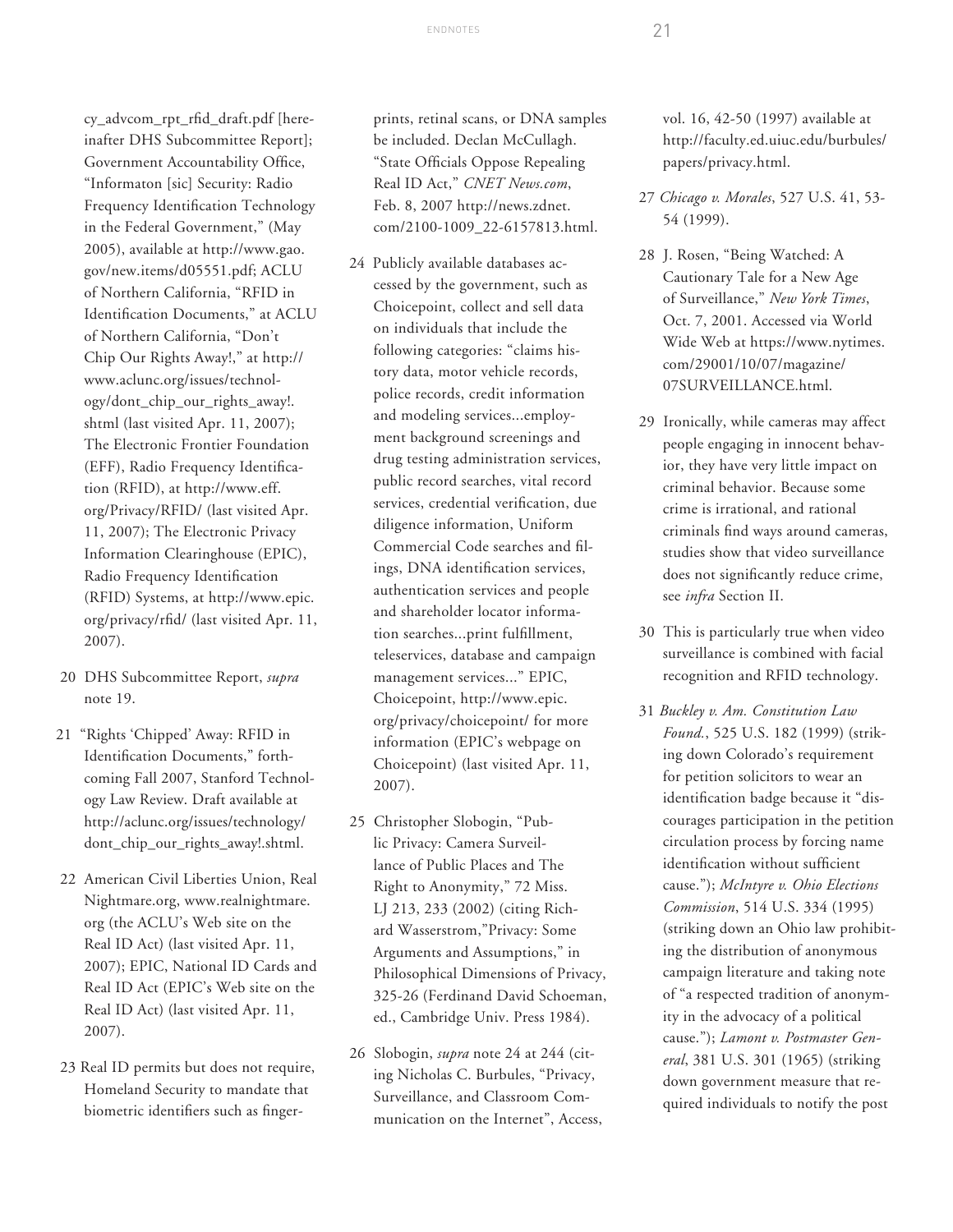Under the **WATCHFUL EYE** 

Report

office of interest in certain political materials before receiving them in the mail); *Talley v. California*, 362 U.S. 60 (1960) (striking down a ban on anonymous handbills, noting that "(p)ersecuted groups and sects from time to time throughout history have been able to criticize oppressive practices and laws…anonymously.")

- 32 *NAACP v. Alabama*, 357 U.S. 449 (1958) (forbidding the state of Alabama from compelling the NAACP to disclose its membership lists).
- 33 See also *Presbyterian Church (U.S.A.) v. United State*s, 870 F.2d 518 (9th Cir. 1989) (church suffered harm of diminished membership as a result of surveillance); Olagues v. Russoniello, 797 F.2d 1511 (9th Cir. 1986) (plaintiffs were targets of surveillance).
- 34 *McIntyre*, 514 U.S. at 341-42.
- 35 *Katz v. United States*, 389 U.S. 347, 351 (1967) (reversing Court's ruling in Olmstead v. United States, 277 U.S. 438 (1928) and holding that wiretap of public telephone violated Fourth Amendment). There is also a line of cases in which the courts have concluded that certain factual situations do not warrant a reasonable expectation of privacy. See, e.g., *United States v. Knotts*, 460 U.S. 276, 281 (1983) (tracking car's movements with an electronic beeper did not violate the Fourth Amendment because " [a] person traveling in an automobile on public thoroughfares has no reasonable expectation of privacy in his movements from one place to another.")
- 36 *Katz*, 389 U.S. 347.
- 37 Hammond, Susan, "Web-Watch: Emergency Access to Security

Web-Cam Systems," Corona Police Department and Corona Chamber of Commerce. ACLU received PRA response on Dec. 19, 2006.

#### 38 *Id*.

- 39 "Oakland: Oakland Installs Video Surveillance Cameras," *NBC 11*, posted Nov. 15, 2005. Accessed via the World Wide Web on May 30, 2007 at http://www.officer.com/article/article.jsp?id=26728&siteSecti on=1. Brentwood: Clare Computer Solutions. "Case History: City of Brentwood," Sept. 2004. Accessed via the World Wide Web on Jan. 26, 2007 at www.clarecomputer. com/CityofBrentwood.pdf.
- 40 *White v. Davis* (1975) 13 Cal.3d 757, 774 (quoting ballot argument in support of the privacy amendment).
- 41 *Id*.
- 42 *Terry v. Ohio*, 392 U.S. 1, 27 (1968) (holding that pat-downs require reasonable suspicion).
- 43 *Katz*, 389 U.S. at 351.
- 44 *Talley v. California,* 362 U.S. 60 (1960); Schneider v. State of New Jersey, 308 U.S. 147, 162 (1939); see also Jamison v. Texas, 318 U.S. 413 (1943) (declaring unconstitutional a city's ordinance that prohibited the distribution of leaflets and expressly rejecting the city's argument of an absolute right to control speech on public property).
- 45 *Delaware v. Prouse*, 440 U.S. 648, 663 (1979) (citation omitted).
- 46 *Katz*, 389 U.S. at 351 ("[W]hat a person seeks to keep private, even in an area accessible to the public, may be constitutionally protected").
- 47 *Hague v. CIO*, 307 U.S. 496, 515 (1939) (Roberts, J., concurring).
- 48 *Buckley v. Am. Constitution Law Found*., 525 U.S. 182 (1999) (striking down Colorado's requirement for petition solicitors to wear an identification badge because "discourages participation in the petition circulation process by forcing name identification without sufficient cause."); *McIntyre v. Ohio Elections Commission*, 514 U.S. 334 (1995) (striking down an Ohio law prohibiting the distribution of anonymous campaign literature and taking note of "a respected tradition of anonymity in the advocacy of a political cause."); *Lamont v. Postmaster General*, 381 U.S. 301 (1965) (striking down government measure that requires individual to notify the post office of interest in certain political materials before receiving them in the mail); *Talley*, 362 U.S. 60 (striking down a ban on anonymous handbills, noting that "(p)ersecuted groups and sects from time to time throughout history have been able to criticize oppressive practices and laws…anonymously").
- 49 Marc Delehanty, "WifiLlinks Vulnerable Even with Encryption," *Personal Computer World*, July 27, 2006, http://www.crn.com.au/story. aspx?CIID=57402.
- 50 Wireless means that it travels through the air—using the 802.11 specification. 802.11 specifies an over-the-air radio wave interface between a wireless client and a base station or between two wireless clients. Webopedia, Definition of 802.11, http://www.webopedia. com/TERM/8/802\_11.html (last visited Apr. 11, 2007); Dan Verton, "Flaws in Wireless Security Detailed: Cracked Algorithm, Holes in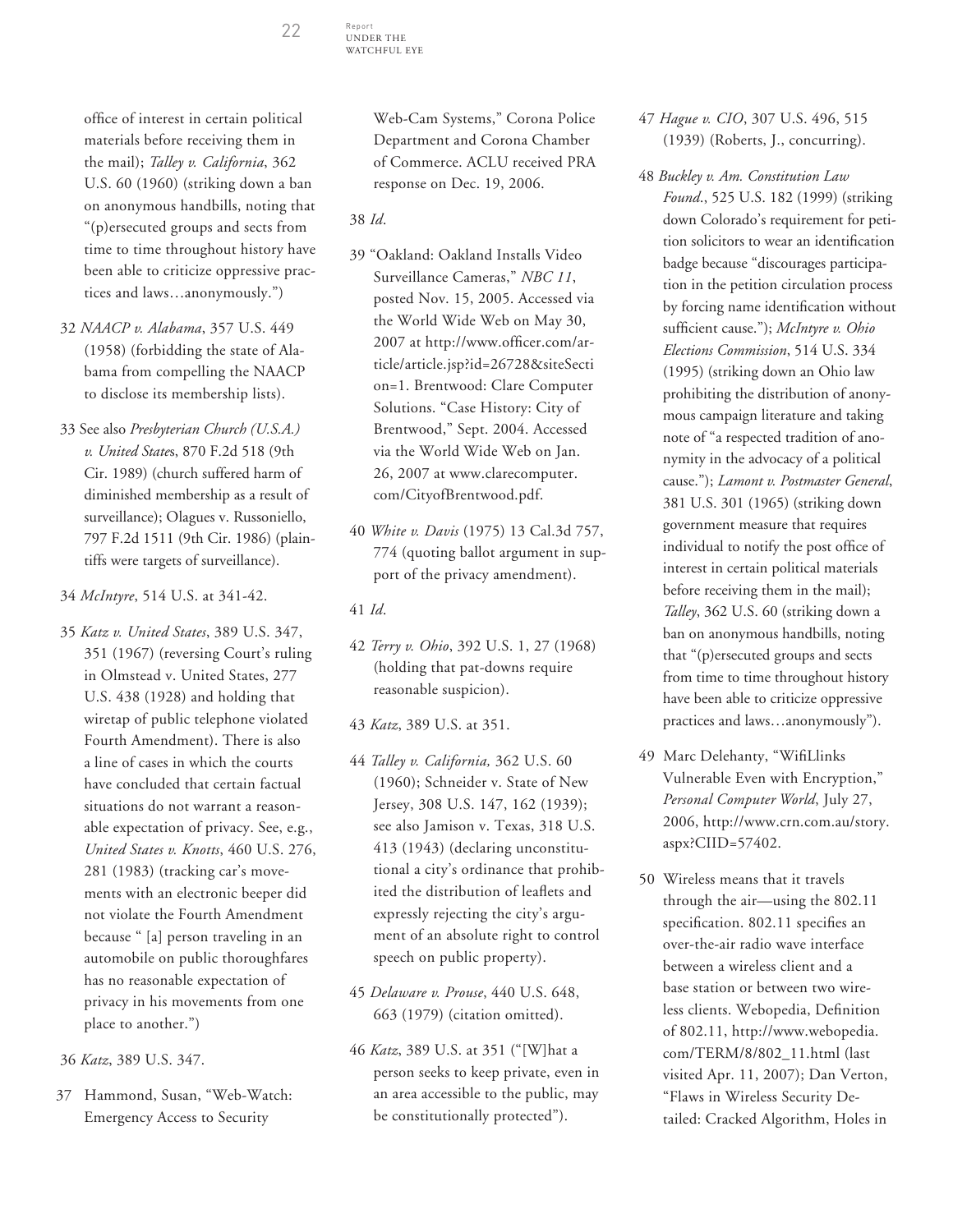802.11 Spec Mean Companies Need More Authentication," *Computer-World*, July 16, 2001, http://www. computerworld.com/securitytopics/security/story/0,10801,62220,00. html. Examples of research detailing 802.11 security vulnerabilities available at William A. Arbaugh, Wireless Research: 802.11 Security Vulnerabilities, http://www.cs.umd. edu/~waa/wireless.html (last visited Apr. 11, 2007).

- 51 Dibya Sarkar, "City of Ripon Goes Wireless," *FCW.com* (*Federal Computer Week*), June 20, 2005, http:// www.fcw.com/article89302-06-20- 05-Print.
- 52 See also "The Earthlink/Google Proposal for the City and County of San Francisco," Feb. 2006, http:// www.sfgov.org/site/uploadedfiles/ dtis/tech\_connect/EarthLink\_San-Francisco\_RFP\_2005-19\_PUBLIC. pdf at 24.
- 53 "300 Municipal WiFi Systems in the U.S.," *Daily Wireless.Org*, Jan. 2, 2006, http://www.dailywireless. org/2007/01/02/300-municipal-WiFi-systems-in-us/ (citing muniwireless.com). See, e.g., "Tropos Networks, Saving Lives with Tropos MetroMesh: City of New Orleans, Louisiana, A Tropos Networks Case Study" (June 2005) http://www. tropos.com/pdf/new\_orleans\_casestudy.pdf.
- 54 Government Code section 6254(f) contains an exception for certain law enforcement information.
- 55 Fresno's video surveillance policy states that images "shall not be generally releasable to members of the general public," but also indicates that "images will be held consistent

with the Public Records Act" and that exempt materials "include data involving an ongoing law enforcement investigation or data which constitutes an unwarranted invasion of personal privacy." This would seem to imply that many images that do not fall into those two categories would be accessible under the policy.

- 56 *CBS News*, "Close Watch," April 12, 2002, available at http://www.cbsnews.com/stories/2002/04/19/sunday/main506739.shtml (last visited October 25, 2006).
- 57 Adrienne Isnard, "Can Surveillance Cameras Be Successful in Preventing Crime and Controlling Anti-Social Behaviors?" Australian Institute of Criminology, p. 12 (citing M. Dee, "The Use of CCTV to Police Young People in Public Spaces – A Case of Big Brother or Big Friend," 2000, and C. Norris and G. Armstrong, "The Unforgiving Eye: CCTV Surveillance in Public Space," 1998).
- 58 http://www.ktvu.com/ news/4398749/detail.html (last visited Oct. 26, 2006).
- 59 Thomas J. Nestel III, "Using Surveillance Camera Systems to Monitor Public Domains: Can Abuse Be Prevented?" master's thesis, Naval Postgraduate School, Monterey, Calif., Mar. 2006.
- 60 Clare Computer Solutions. "Case History: City of Brentwood.," Sept. 2004. Accessed via the World Wide Web on January 26, 2007 at www.clarecomputer.com/CityofBrentwood.pdf.
- 61 Black, J. "Smile, You're On Surveillance Camera," *Business Week*, Oct. 17, 2003. Accessed via the World Wide Web on January 3, 2007 at http://

www.businessweek.com/bwdaily/dnflash/oct2003/nf20031017\_2392\_ db025.htm?chan=search.

- 62 "Word On The Street…They're Listening," *The Sunday Times*, Nov. 26, 2006. Accessed via the World Wide Web on Jan. 3, 2007 at http://www. timesonline.co.uk/tol/news/uk/article650166.ece.
- 63 J. Bennetto, "Big Brother Britain 2006: We Are Waking Up To A Surveillance Society All Around Us," *Independent*, Nov. 2, 2006. Accessed via the World Wide Web on Jan. 3, 2007 at http://www.commondreams.org/headlines06/1102- 07.htm.

64 *Id*.

- 65 D. Neawedde, "Surveillance Cams That Talk! Not Quite," Ministry of Technology, Sept. 18, 2006. Accessed via the World Wide Web on January 3, 2007 at http://www. ministryoftech.com/index.php?s=sur veillance+cams+talk.
- 66 *Id*.
- 67 M. Rice-Oxley, "Big Brother In Britain: Does More Surveillance Work?" *The Christian Science Monitor*, Feb. 6, 2004. Accessed via the World Wide Web on Jan. 3, 2007 at http:// www.csmonitor.com/2004/0206/ p07s02-woeu.html.
- 68 "Police Chief's 'Orwellian' Fears," *BBC News*, May 20, 2007, available online at http://news.bbc.co.uk/1/hi/ uk/6673579.stm.
- 69 M. Norris, "Video Cams Help Cities Deter Crime," Nov. 3, 2006. Accessed via the World Wide Web on Jan. 26, 2007 at www.oakleypress.com.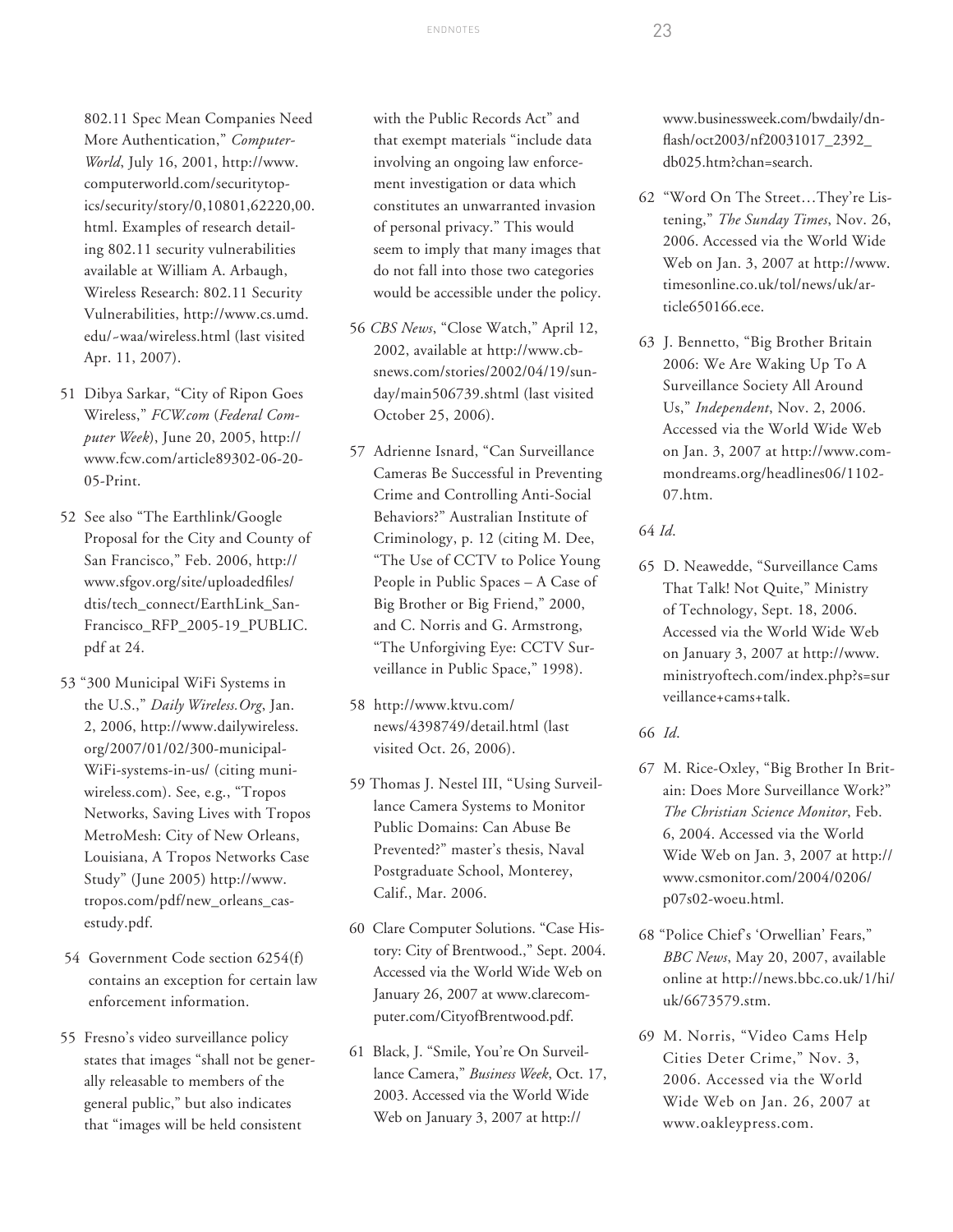Report

- 70 Jim Zulim, Correspondence between City of Clovis Police Department and City of Clovis Department of Finance, July 28, 2003.
- 71 Correspondence between Chief Bradley Ramos & Capt. Mark Miller. Investigative Services Bureau Coordinator; Indio Police Department. February 1, 2007.
- 72 Danielle McNamara, "Oakley to Set Up Camera System," *Contra Costa Times*, July 18, 2006; Demian Bulwa, "Future Fuzzy for Government Use of Public Surveillance Cameras," *San Francisco Chronicle*, July 23, 2006 (San Francisco Mayor's office claims cameras are deterring crime).
- 73 "The Effect of Closed Circuit Television on Recorded Crime Rates and Public Concern About Crime in Glasgow," "Crime and Criminal Justice Research Findings No. 30," The Scottish Office Central Research Unit, 1999 (hereinafter "Glasgow Study").
- 74 Brandon C. Welsh and David P. Farrington, "Crime Prevention Effects of Closed Circuit Television: A Systematic Review," Home Office Research Study 252, Aug. 2002, at p. iv.
- 75 Martin Gill and Angela Spriggs, "Assessing the Impact of CCTV," Home Office Research Study 292, Feb. 2005, at p. 58.
- 76 Glasgow Study, *supra*, note 73.
- 77 Gill and Spriggs, *supra*, note 73.
- 78 Rosemary J. Erickson and Arnie Stenseth, "Crimes of Convenience: A Study of What Motivates Robbers Finds that Conventional Wisdom May Be Wrong," 1996, available at http://www.security management.

com/library/000236.html; Rosemary Erickson, "Armed Robbers and Their Crimes," Chapter 4, 1996, available at https://www.securitymanagement. com/library/000235.html.

#### 79 *Id*.

- 80 Gill and Loveday, "What Do Offenders Think About CCTV," 2003, p. 24.
- 81 Allen Nance, "Police Commission Hearing," Jan. 17, 2007. Accessed via the World Wide Web at http:// sanfrancisco.granicus.com/ViewPublisher.php?view\_id=21
- 82 D. Bulwa, "Future Fuzzy For Government Use Of Public Surveillance Camera—Still, Some Bay Area Cities Hope To Follow Clovis' Lead," *San Francisco Chronicle*. July 23, 2006. Accessed via the World Wide Web on Jan. 24, 2007 at http://www.sfgate.com/cgibin/article.cgi?f=/c/a/2006/07/23/ MNGC0K45G21.DTL&hw=future+f uzzy&sn=001&sc=1000.
- 83 Glasgow Study, *supra*, note 73.
- 84 Matthew Cella, "Statistics Show Cameras Limited in Decreasing Violent Crime," *Washington Times*, Aug. 14, 2006.
- 85 Luke Broadwater, "Prosecutors: Stats Show Blue Light Cameras not Getting Results," *San Francisco Examiner*, Jan. 22, 2007.
- 86 Christina Ramirez and Lisa Hoffman, "Video Becomes a Crime Fighting Tool," *Capitol Hill Blue*, June 23, 2006.
- 87 David P. Farrington and Brandon C. Welsh, "Effects of Improved Street Lighting on Crime: A Systematic Review," Home Office Research Study 251, Aug. 2002, p. 42.
- 88 For information about effectiveness of foot patrols in decreasing crime and fear of crime, see e.g., Bethan Jones and Nick Tilley, "The Impact of High Visibility Patrols on Personal Robbery," Home Office Findings 201, 2004 (citing 16% reduction in personal robbery in study area compared with 5% increase for the rest of the police force); David Dalgleish and Andy Myhill, "Reassuring the Public: A Review of International Policing Interventions," Home Office Findings 241, 2004 (foot patrols decrease fear of R. crime).
- 89 R. Gordon, "Cameras To Fight Crime Round-the-Clock Surveillance Outside Housing Project," *San Francisco Chronicle*, July 30, 2006. Accessed via the World Wide Web on Jan. 22, 2007 at http://www. sfgate.com/cgi-bin/article.cgi?f=/ c/a/2005/07/30/BAG7HE07481. DTL&hw=Cameras+to+fight+crime  $&8x\cdot 1003&8x\cdot 582$
- 90 R. Gordon, "Mayor Wants Wider Surveillance Program," *San Francisco Chronicle*, Oct. 12, 2006. Accessed via the World Wide Web on Jan. 22, 2007 at http://www.sfgate.com/cgibin/article.cgi?f=/c/a/2005/10/12/ BABADIGEST4.DTL&hw=Mayor+ wants+wider&sn=001&sc=1000
- 91 D. Bulwa, "Police Commission Decides On Plan For More Street Cameras," *San Francisco Chronicle*, Jan. 17, 2007. Accessed via the World Wide Web at. http://www.sfgate.com/ cgi-bin/article.cgi?f=/c/a/2007/01/17/ BAGHNNKDKI13.DTL&hw=Police +Cameras+2005&sn=002&sc=1000
- 92 San Francisco Municipal Code Chapter 19, Community Safety Camera Ordinance.

24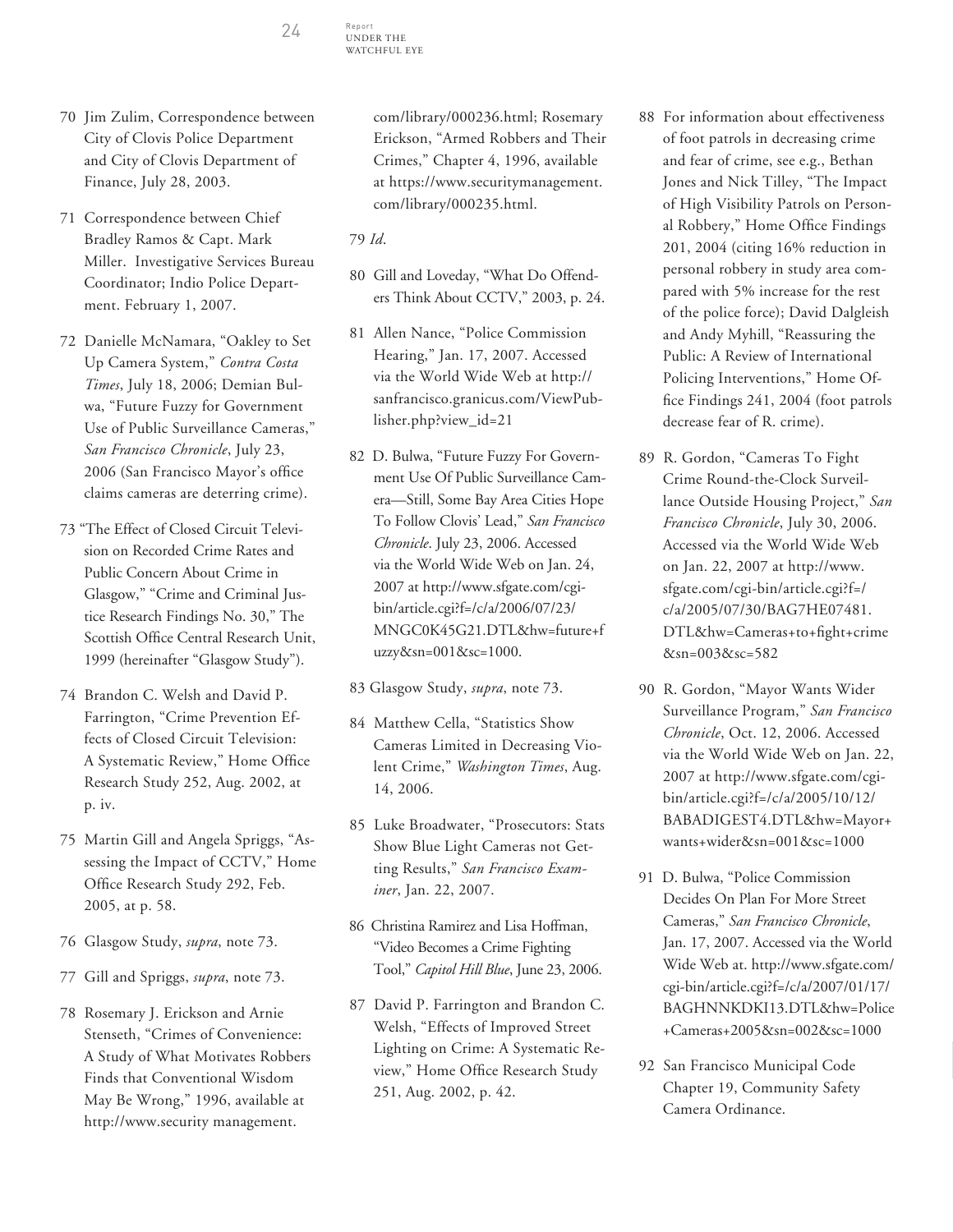- 93 "Crime Goes Up in More Than Half of SF Location," available at http:// www.aclunc.org/issues/technology/ say\_no\_to\_video\_surveillance.shtml
- 94 Allen Nance, "Police Commission Hearing," Jan. 17, 2007. Accessed via the World Wide Web at http:// sanfrancisco.granicus.com/ViewPublisher.php?view\_id=21

95 *Id*.

96 *Id*.

- 97 Other information requested included crime statistics before and after camera deployment and information about funding sources.
- 98 R. Ziegler, Request for Public Records Related to Video Surveillance Cameras," Sept. 7, 2006. Written Correspondence from Pittsburg City Attorney to ACLUNC.
- 99 Mayor's Office of Criminal Justice. "Community Safety Cameras--Frequently Asked Questions," Jan. 2, 2007. Accessed via the World Wide Web on February 14, 2007 at http:// www.sfgov.org/site/uploadedfiles/ mocj/Community%20Safety%20C amera%20Frequently%20Asked% 20Questions(1).pdf; Police Commission Hearing January 17, 1007, *supra*, note 94.
- 100 City of Santa Monica. "Request for Proposal: Public Video Security System," P.2-3. (RFP undated, but requests were due by 10.3.05); Eric Uller. Telephone conversation between Peter Bibring and Eric Uller, Santa Monica Police Department, March 19, 2007.
- 101 Deirdre K. Mulligan and David E. Snyder, "It's Not Too Late to Debate Video Surveillance," *Fresno Bee*, July 19, 2006.
- 102 Mark Arner and Anne Kueger, "Mobile Tower to Watch Over Mall," *San Diego Union Tribune*, Oct. 21, 2006.
- 103 D. Bulwa, "Future Fuzzy For Government Use Of Public Surveillance Cameras—Still, Some Bay Area Cities Hope To Follow Clovis' Lead," *San Francisco Chronicle*. July 23, 2006. Accessed via the World Wide Web on January 24, 2007 at http://www.sfgate.com/cgibin/article.cgi?f=/c/a/2006/07/23/ MNGC0K45G21.DTL&hw=future + $fuzzy & sn = 001 & sc = 1000.$
- 104 City of Pittsburg. Ziegler, R., "Request for Public Records Related to Video Surveillance Cameras," Sept. 7, 2006, Meyers, Nave, Riback, Silver & Wilson; City of Redding: DeWalt, Barry, "Public Record Act Request Dated June 26, 2006," Aug. 3, 2006, Office of the City Attorney.
- 105 "Video Policing Project Policy and Guidelines Manual," July 2006, Fresno Police Department.
- 106 The Office of the Chief of Police. "Downtown Video Surveillance Camera Policy." General Order 2002-05. Palm Springs Police Department. April 22, 2002.
- 107 San Francisco Emergency Communications Department. Standard Operating Procedures, "Community Safety Camera Digital Recordings," effective July 27, 2005, revised Dec. 10, 2005.

 108 San Francisco Municipal Code Chapter 19, *supra*, note 92.

- 109 Police Services Agency, "Public Safety Committee: Video Surveillance Cameras," City of Oakland Agenda Report, Sept. 16, 1997; B. Payton, "Cheers for City 'Council's rejection of surveillance cameras," *Oakland Tribune*, East Bay Hills, June 17, 1999.
- 110 K. Kirkwood, "Oakland To Debate Camera Tracking," *Oakland Tribune*, June 2, 1999.
- 111 B. Payton, *supra*, note 109.
- 112 B. Payton, *supra*, note 109.
- 113 Robert Selna, "Oakland Pulls Plug On Crime Cam Plan," June 16,1999, *San Francisco Examiner*.
- 114 Laura Ernde, "With Nod From City, Merchants Focus On Crime," *Oakland Tribune*, Feb. 4, 2005. Accessed via the World Wide Web at http://www.findarticles.com/p/ articles/mi\_qn4176/is\_20050224/ ai\_n11844485.
- 115 See Mark Schlosberg, "A State of Surveillance," American Civil Liberties Union Of Northern California, July 2006 (discussing surveillance of political activists in Northern California by federal, state, and local agencies since Sept. 11, 2001).

Published August 2007 By the ACLU of Northern California Find this report online at

www.aclunc.org